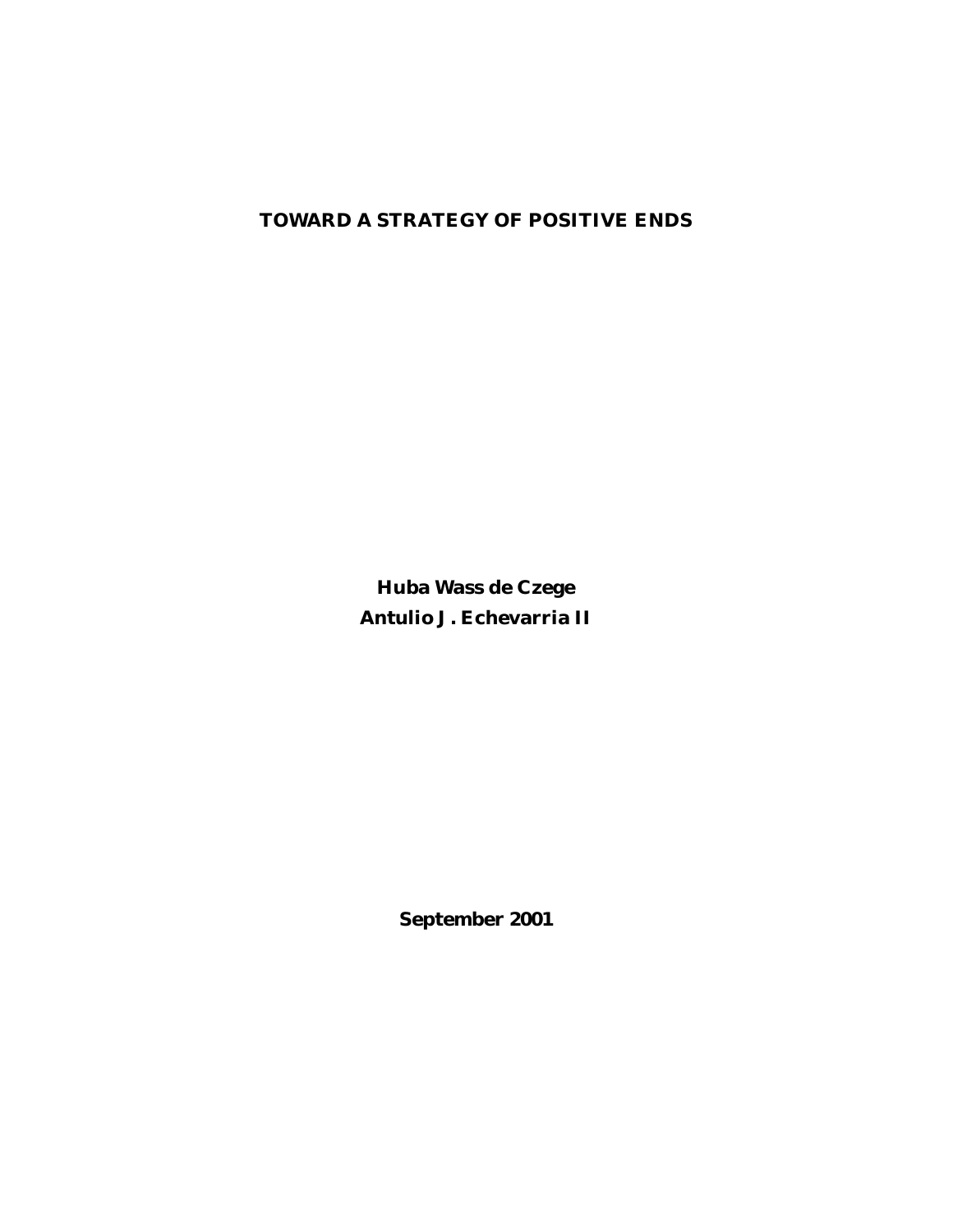#### **\*\*\*\*\***

The views expressed in this report are those of the authors and do not necessarily reflect the official policy or position of the Department of the Army, the Department of Defense, or the U.S. Government. This report is cleared for public release; distribution is unlimited.

#### **\*\*\*\*\***

Comments pertaining to this report are invited and should be forwarded to: Director, Strategic Studies Institute, U.S. Army War College, 122 Forbes Ave., Carlisle, PA 17013-5244. Copies of this report may be obtained from the Publications Office by calling commercial (717) 245-4133, FAX (717) 245-3820, or via the Internet at Rita.Rummel@carlisle.army.mil.

#### **\*\*\*\*\***

Most 1993, 1994, and all later Strategic Studies Institute (SSI) monographs are available on the SSI Homepage for electronic dissemination. SSI's Homepage address is: http://carlisle-www.army. mil/usassi/welcome.htm.

#### **\*\*\*\*\***

The Strategic Studies Institute publishes a monthly e-mail newsletter to update the national security community on the research of our analysts, recent and forthcoming publications, and upcoming conferences sponsored by the Institute. Each newsletter also provides a strategic commentary by one of our research analysts. If you are interested in receiving this newsletter, please let us know by e-mail at outreach@carlisle.army.mil or by calling (717) 245-3133.

ISBN 1-58487-070-2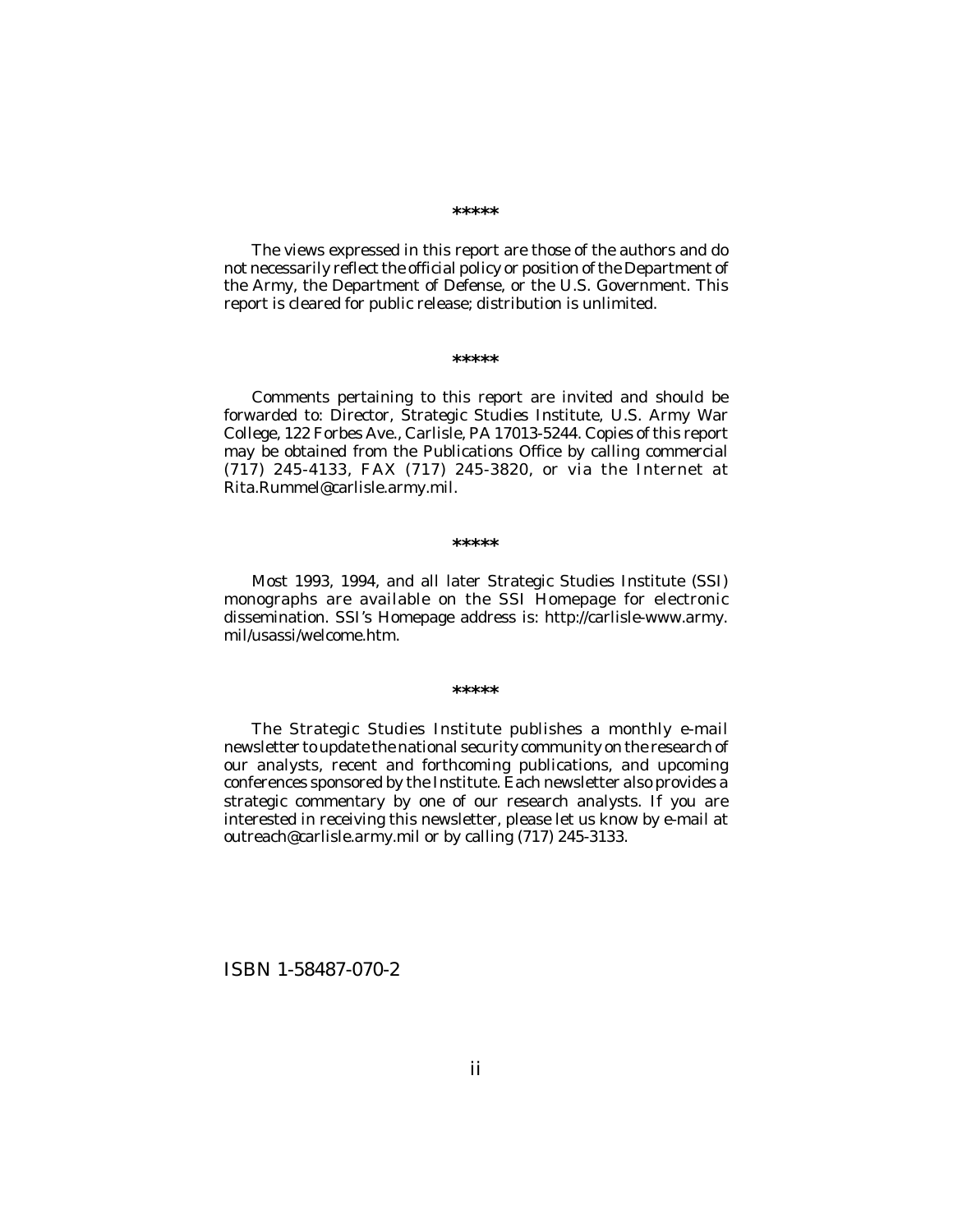# **FOREWORD**

Defense planners and strategists have recently proposed a variety of alternatives for America's role in what many see as a dramatically different international situation. Most of those proposals, though, continue with a Cold War paradigm of trying to foresee what the next threat might be and how the United States might best prepare itself to respond to it. Consequently, the possibility of taking advantage of the intrinsic dynamism of the new security environment in order to create conditions that might promote *positive* ends—long-term peace, stability, and prosperity—has remained largely overlooked.

In this monograph, the authors, Brigadier General (Retired) Huba Wass de Czege and Lieutenant Colonel Antulio J. Echevarria II, make a case for a strategy aimed at achieving positive, rather than neutral or negative, ends. They first discuss the dynamic conditions of the new strategic environment, then explore the options the United States has available for dealing with those conditions. The options include (1) preventive defense, (2) neo-isolationism, and (3) a strategy that pursues positive ends. Only the last, the authors argue, deals with the new security environment in a proactive way. It enables the United States to define its vital interests in terms of conditions—such as peace, freedom, rule of law, and economic prosperity—rather than as the containment or defeat of inimical state or nonstate actors. The basic approach of a strategy of positive ends would be to build and enlarge a circle of stakeholders committed to creating conditions for a profitable and enduring peace—thereby reducing the potential for crises—and to preparing response mechanisms for coping successfully when crises do occur.

As the authors show, a threat-based strategy has serious liabilities in an environment in which the next opponent or the next crisis is nearly impossible to predict. The United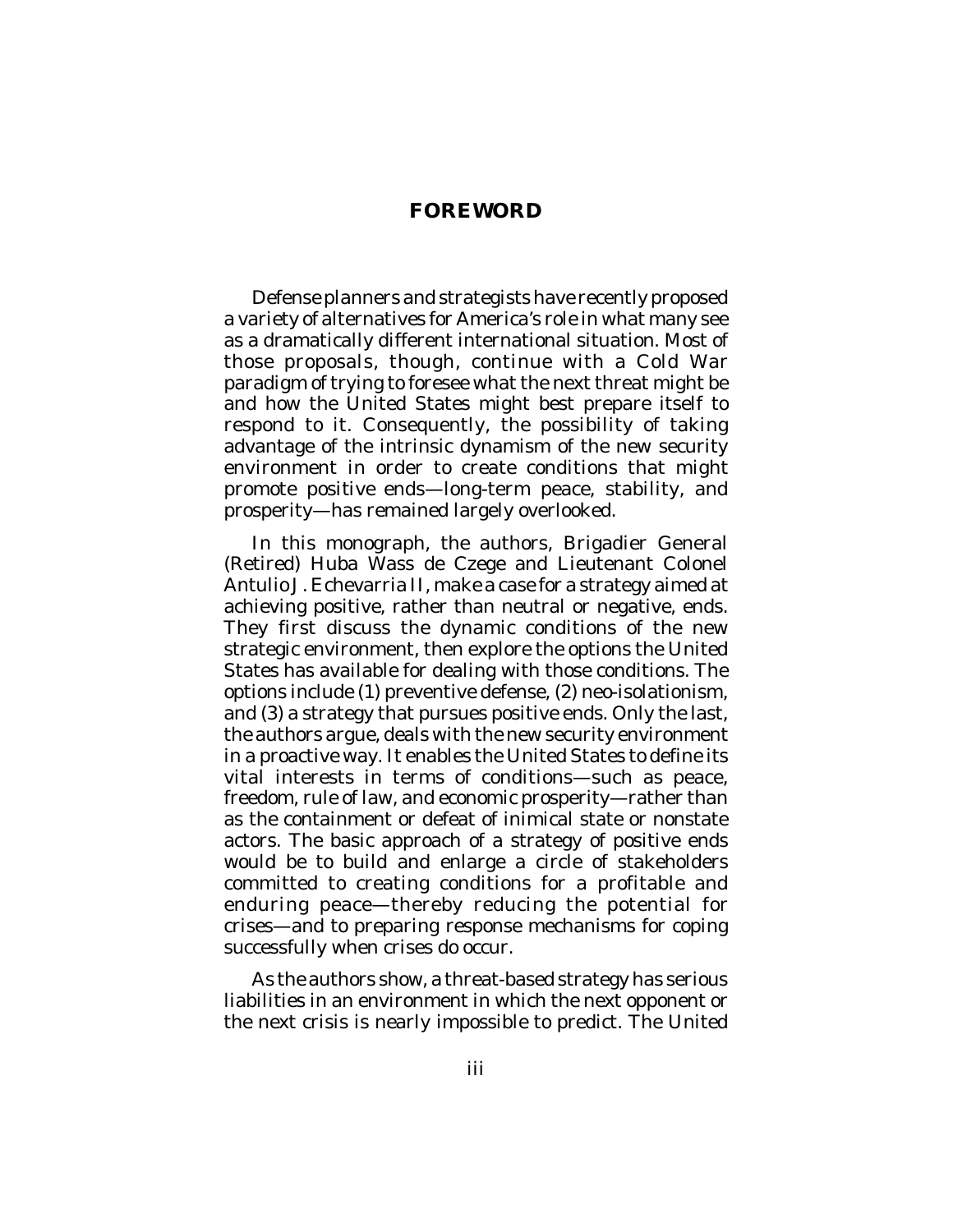States would do better, therefore, to pursue a strategy of positive ends, one that endeavors to maintain a dynamic and enduring peace.

> DOUGLAS C. LOVELACE, JR. **Director** Strategic Studies Institute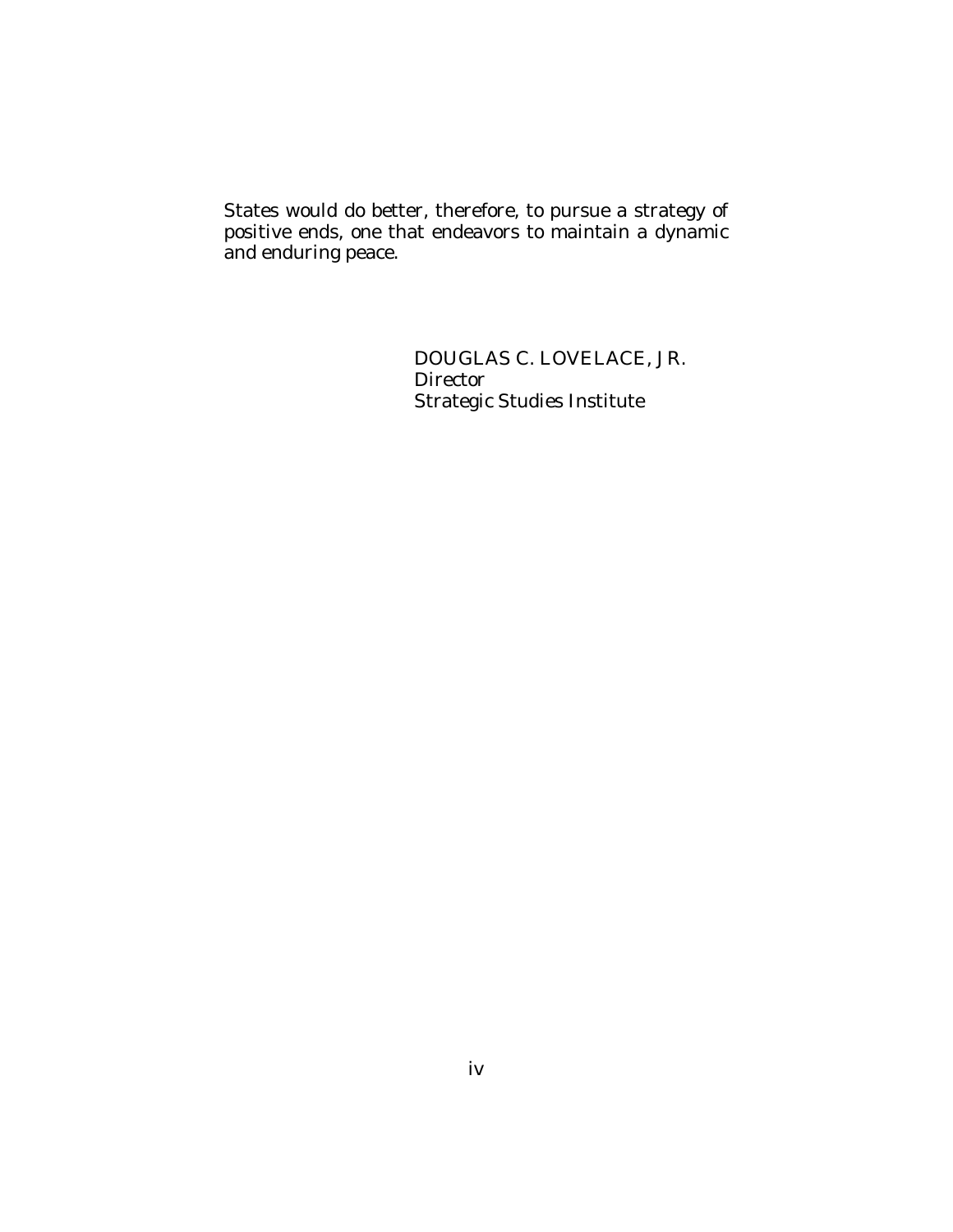# **BIOGRAPHICAL SKETCHES OF THE AUTHORS**

ANTULIO J. ECHEVARRIA II is a U.S. Army lieutenant colonel currently assigned as the Director of Strategic Research at the Strategic Studies Institute. He graduated from the U.S. Military Academy in 1981, was commissioned as an armor officer, and has held a variety of command and staff assignments in Germany and Continental United States. Lieutenant Colonel Echevarria has also served as an assistant professor of European history at the U.S. Military Academy; Squadron S3 of 3/16 Cavalry; Chief of BN/TF and Bde Doctrine at the U.S. Army Armor Center at Fort Knox; as an action officer at the Army After Next project at HQ TRADOC, Ft. Monroe, VA; and as a speechwriter for the U.S. Army Chief of Staff. He is a graduate of the U.S. Army's Command and General Staff College, and holds M.A. and Ph.D. degrees in History from Princeton University. Lieutenant Colonel Echevarria has published articles in a number of scholarly and professional journals to include the *Journal of Military History*, *War in History*, *War & Society*, *Parameters*, *Joint Force Quarterly*, *Military Review*, and *Airpower Journal*. His latest book is *After Clausewitz: German Military Thinkers before the Great War*, (University Press of Kansas, 2001).

HUBA WASS DE CZEGE is a retired U.S. Army brigadier general. During his career as an infantry officer, he served two tours in Vietnam and gained staff experience at all levels up to assistant division commander. General Wass De Czege was a principal designer of the operational concept known as AirLand Battle. He also was the founder and first director of the Army's School for Advanced Military Studies where he also taught applied military strategy. After retiring in 1993, General Wass De Czege became heavily involved in the Army After Next Project and served on several Defense Advanced Research Projects Agency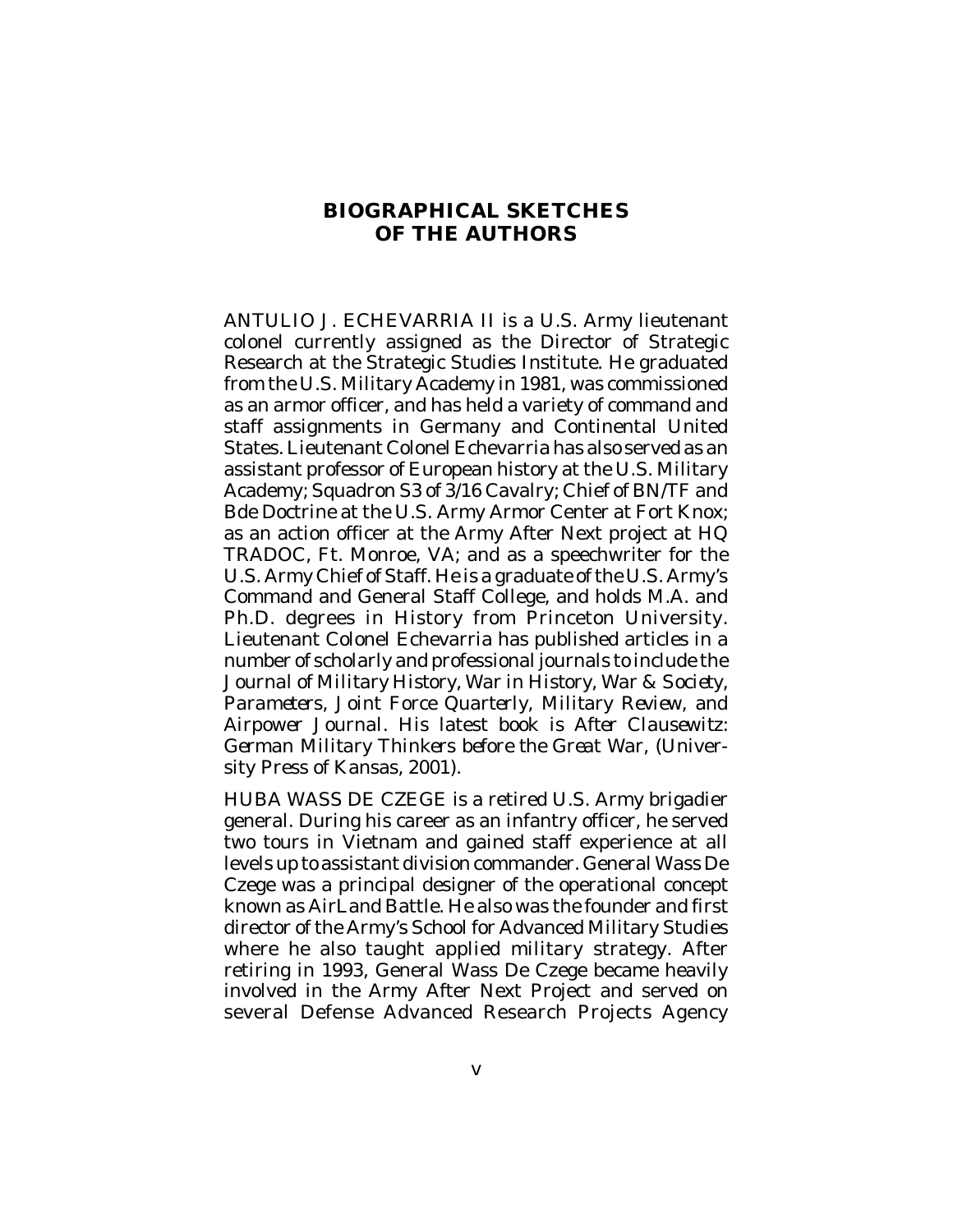advisory panels. He is a 1964 graduate of the U.S. Military Academy and holds an MPA from Harvard University.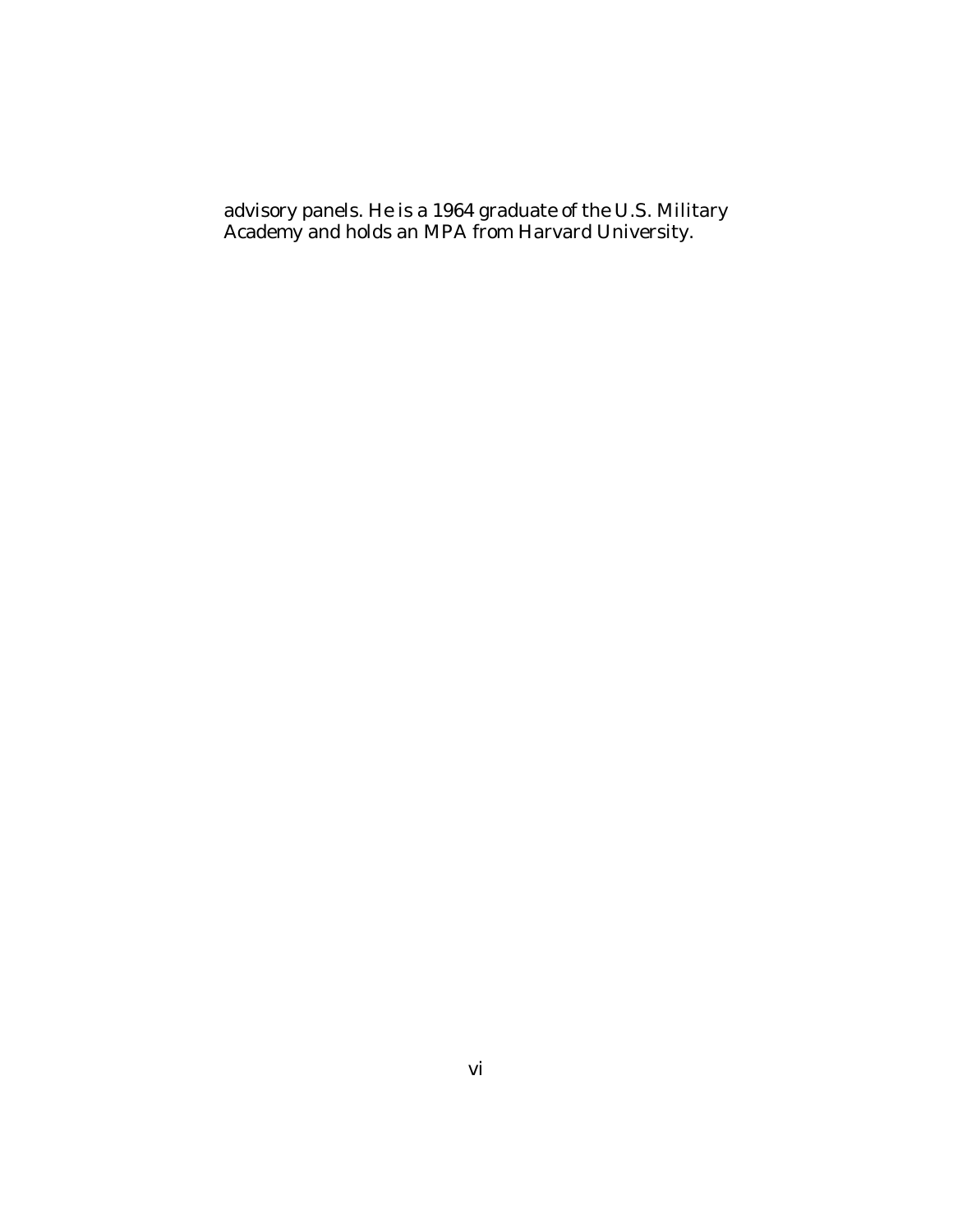# **SUMMARY**

While defense planners have recently proposed a variety of alternatives for America's role in what many see as a *New World Coming*, few of those proposals go beyond the Cold War paradigm of threat-based strategic thinking. This paradigm focuses on deterring or defeating specific threats, rather than taking advantage of the intrinsic dynamism of the new security environment in order to create conditions that might promote long-term peace, stability, and prosperity.

America's challenge today is to foster peace and stability in a dynamic world and to do so with strategic partners and allies willing and able to share the costs just as surely as they reap the benefits. Hence, instead of a strategy oriented on prevention—a negative aim—the United States would do better to lead a 21st-century concert of nations toward creating *positive* conditions, those that promote long-term peace, stability, and prosperity. Such a strategy would, as a matter of course, preclude a number of threats—perhaps even the majority of them—from emerging in the first place and would better position the United States to cope with unexpected emergencies.

### **New Global Challenges and Opportunities.**

The forces of globalization are creating something of a Janus-faced future for the international community. At one extreme, the future takes on the countenance of a stable world in which national interests merge into the general aim of promoting peace, stability, and economic prosperity. At the other extreme, the future assumes the face of a more dangerous and unpredictable world characterized by shifting power relationships, ad hoc security arrangements, and an ever-widening gap between haves and have-nots.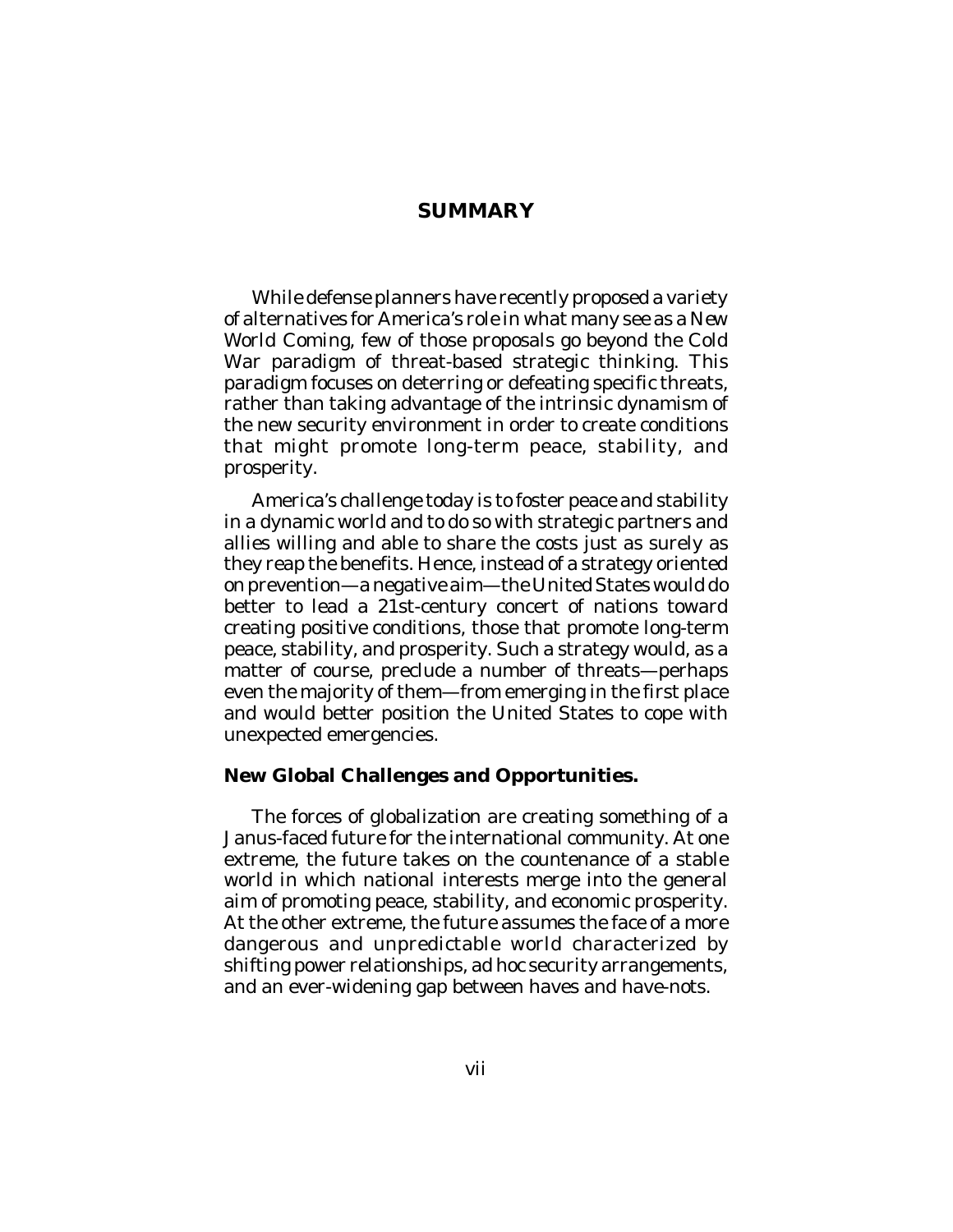The face of the future that comes into view will undoubtedly have features representing both extremes. The extent to which the United States and other powers work in concert will make a difference in determining which aspect of Janus will become more prevalent. The United States can address the challenges of the new security environment through any one of three broad strategic approaches: preventive defense, neo-isolationism, or a strategy aimed at positive ends.

*Preventive Defense*. Preventive Defense aims at forestalling potential problems by deterring, containing, isolating, and defeating specific threats. Its success depends on developing the correct list of threats; and it generally seeks to preserve or restore the status quo. It provides for deterring —and defeating, if necessary—such potential aggressors as Saddam Hussein in Iraq and Kim Jong Il in North Korea. However, a strategy of preventive defense, even if successful in deterring or defeating designated threats, could fail if other threats emerge that military forces are neither equipped nor trained to confront. It also falls short of providing a rationale for taking control of events that might shape the future or of building a broad multinational basis for anticipating and addressing the type of problems commonly associated with today's strategic environment.

*Neo-isolationism*. Neo-isolationism is sometimes called strategic independence or anti-interventionism. Under this option, the evolution of the international security environment is left largely to itself. Neo-isolationism pursues a neutral end, since security interests are strictly defined in terms of life, liberty, and the pursuit of happiness at home. Neo-isolationists tend to overvalue strategic defenses of the homeland that promise to neutralize threats from abroad. The principal weakness of a neo-isolationist strategy is its lack of practicality. Isolation of any sort is becoming difficult, if not impossible, to maintain in today's global village. Ignoring the forces at work beyond U.S. borders is simply not an effective way of dealing with them.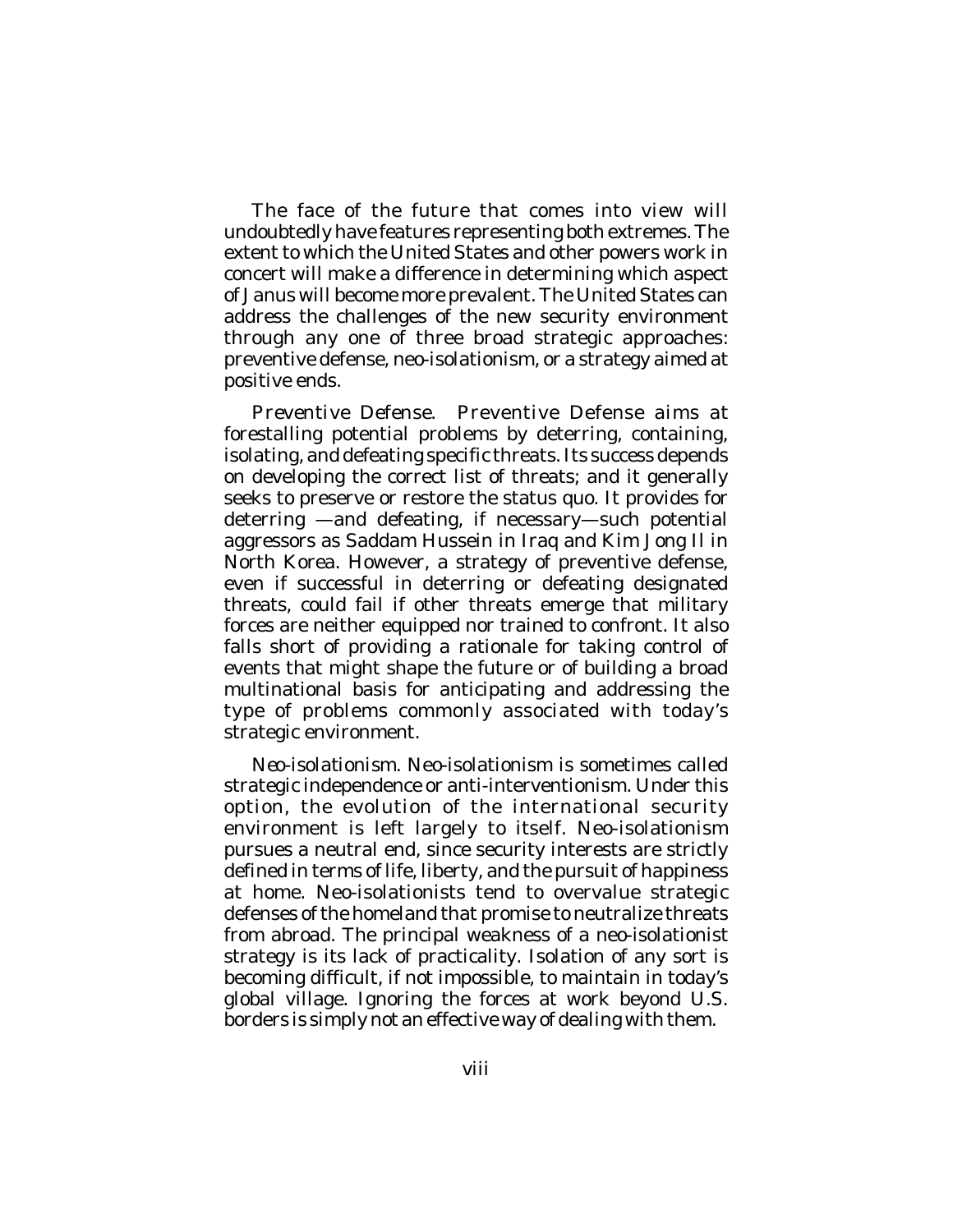*A Strategy of Positive Ends*. A strategy of Positive Ends aims at building an international environment that promotes global peace, prosperity, freedom, economic stability, and the rule of law, and provides a multilateral basis for crisis response. It differs from the other strategic approaches discussed above in that it is oriented toward achieving a condition, rather than preparing to respond to specific threats. In other words, its ends are *positive*, rather than negative or neutral. The basic approach would be to build and enlarge a circle of *stakeholders* committed to reducing the potential for crises and to prepare response mechanisms for coping successfully when they do. The primary weakness of this strategy is that others can misconstrue its goals as a form of *Pax Americana*, particularly if American leadership appears aggressive and hegemonic. A second weakness is that positive aims generally require more energy and resources than do negative or neutral ones, which may mean that short-term costs of this policy may be greater than people would expect to pay, at least when compared to other strategies.

These weaknesses notwithstanding, a strategy built around positive ends permits the United States to define its vital interests in terms of conditions—such as peace, freedom, rule of law, and economic prosperity—rather than as the containment or defeat of inimical state or non-state actors.

### **On Ways and Means.**

A coherent national strategy based on positive ends must, of course, involve all elements of national power. The political and socio-cultural elements would help create conditions for long-term peace and stability by strengthening democratic institutions worldwide, by advancing human rights, and by responding to humanitarian crises. The economic element of national power would contribute to global prosperity by enhancing and guiding international financial institutions, by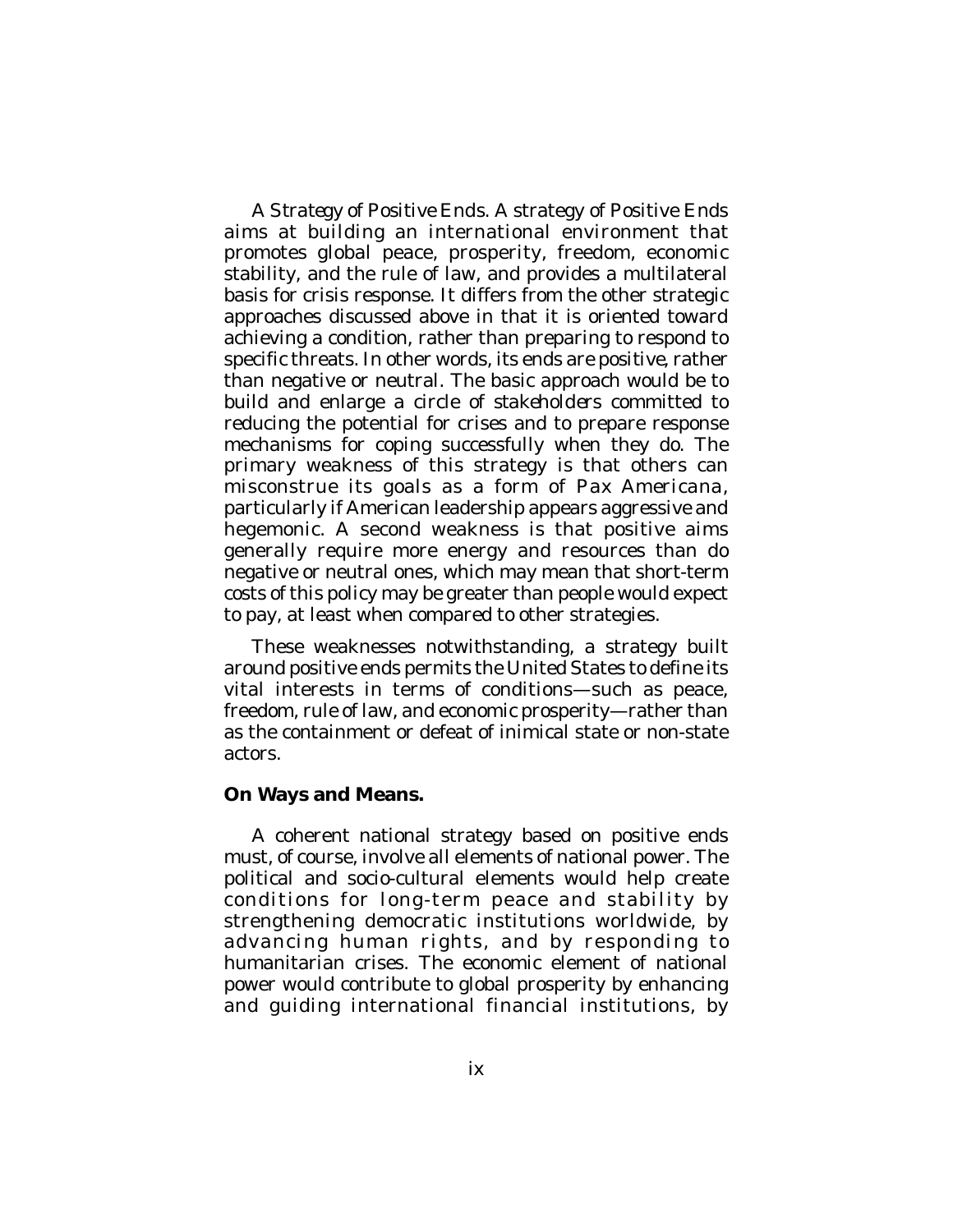promoting open trading systems and global business enterprises, and by providing for sustainable economic development worldwide. In broad terms, the military element of national power must have the capability to conduct sustained *peacetime engagement* activities as well as respond to two general types of crises (those with significant escalation potential and those without).

Peacetime engagement should lay the groundwork necessary to ensure such operations are not conducted off the cuff, but reflect adequate planning, preparation, and consensus building among allies and partners with regard to the desired strategic ends, ways, and means. Accordingly, the day-to-day work of military peacetime engagement should become a high-priority effort for the U.S. defense establishment. The need to respond to two types of crises makes the value of an established multilateral response mechanism clear, as well as the importance of a fullspectrum force, which can provide an array of response options. Indeed, the nature of tomorrow's opponents, the destructive power of their weapons, and the environment in which they are likely to operate all underscore the need for a balanced force.

Despite the emergence of a new strategic environment, the legacies of the Cold War continue to influence U.S. strategic thinking. The problems associated with the Strategy Review are evidence of that. The defense community continues to justify its strategic preferences with *threat*–based assessments, some of which are loosely labeled asymmetric. However, as has been shown, a threat-based strategy has serious liabilities in an environment in which the next opponent or the next crisis is nearly impossible to predict. Instead, the United States would do well to pursue a strategy focused on positive ends, one that endeavors to maintain a dynamic and enduring peace.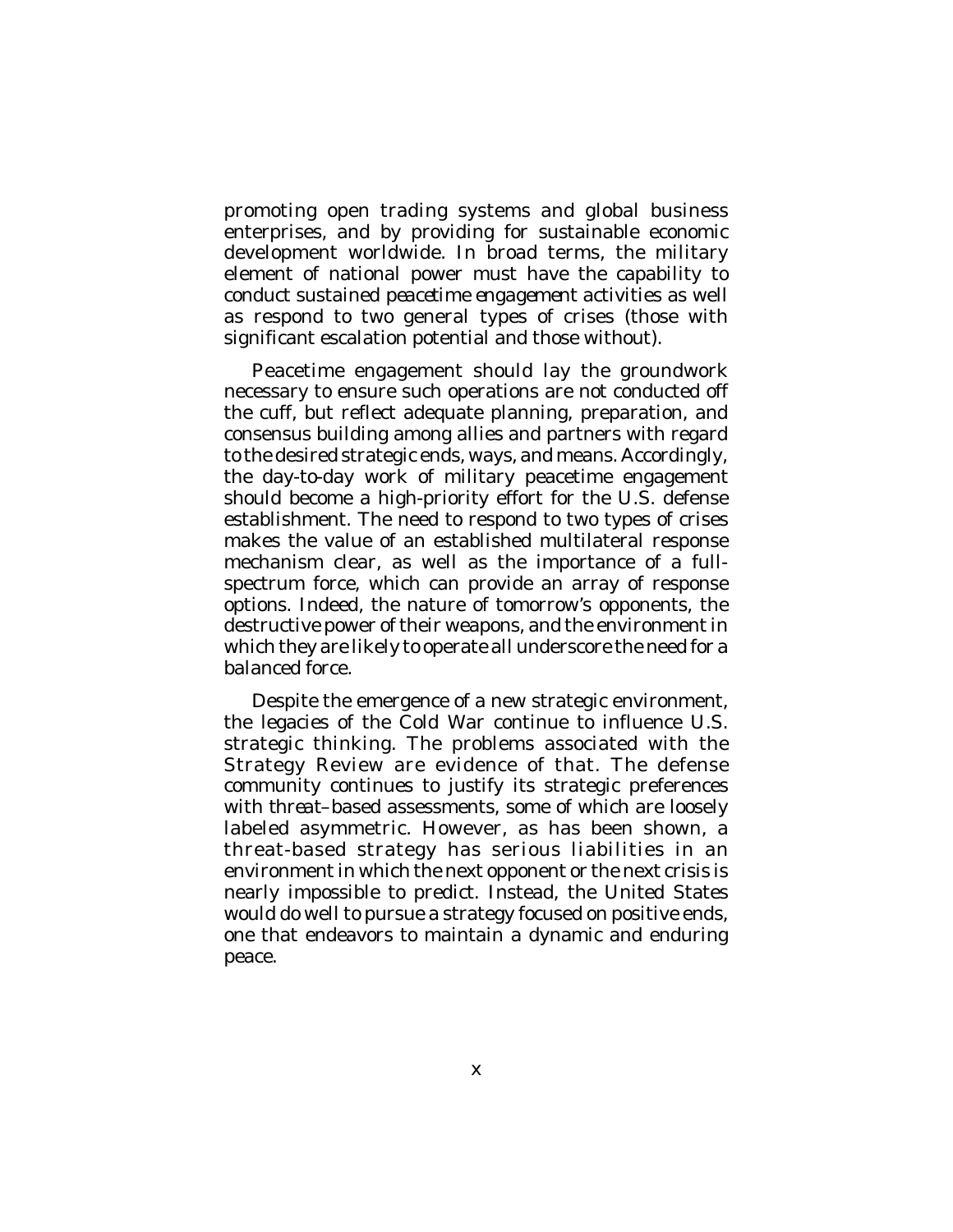# **TOWARD A STRATEGY OF POSITIVE ENDS**

The emergence of a more dynamic and complex security environment since the end of the Cold War has prompted a comprehensive reevaluation of America's national security strategy. While defense planners have proposed a variety of alternatives for America's role in what many see as a *New World Coming*, few of those proposals go beyond the Cold War paradigm of threat-based strategic thinking. Although undeniably effective under certain conditions, this paradigm has the distinct disadvantage of yielding the initiative to outside forces. It focuses on deterring or defeating specific threats, rather than taking advantage of the intrinsic dynamism of the new security environment in order to create conditions that might promote long-term peace, stability, and prosperity. It has the additional disadvantage—as reflected in today's strategic dilemma of placing defense planners in the position of having to make difficult resource choices in the absence of the underlying rationale that a clear threat would provide. In short, the logic of threat-based planning can lead to strategic paralysis, or—worse—a defense establishment organized for the wrong kind of threat.

America's challenge today is to foster peace and stability in a dynamic world and to do so with strategic partners and allies willing and able to share the costs just as surely as they reap the benefits. To be sure, deterring and defeating threats to U.S. security remain critical priorities. However, it is simply not possible to prepare for every contingency, especially since serious adversaries always try to strike where one is least prepared. Hence, instead of a strategy oriented on prevention—a negative aim—the United States would do better to lead a 21st century concert of nations toward creating *positive* conditions, those that promote long-term peace, stability, and prosperity. Such a strategy would, as a matter of course, preclude a number of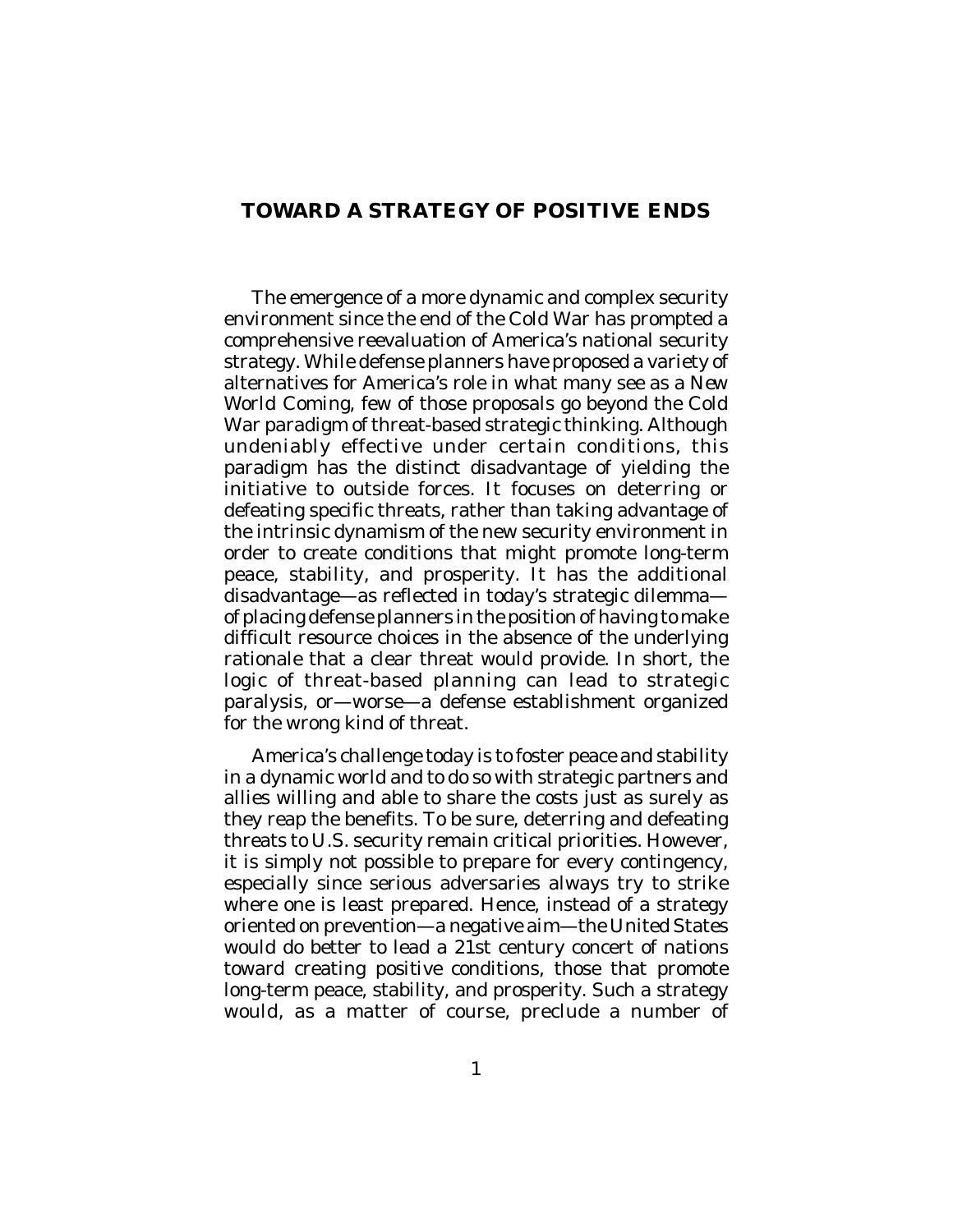threats—perhaps even the majority of them—from emerging in the first place and would better position the United States to cope with unexpected emergencies. This monograph describes the primary advantages of a national security strategy oriented on positive ends.

### **New Global Challenges and Opportunities.**

Most descriptions of the current and near-future national security environments indicate that the world is becoming a more dangerous place.<sup>1</sup> While changes in the contemporary security environment might appear random at first blush, closer analysis reveals that they reflect new global forces at work. Known collectively as globalization, these forces include the spread of information and information technologies, as well as the concomitant, ever-increasing propensity of the world's populations to participate in economic and political processes.<sup>2</sup>

Globalization has begun to transform every aspect of human affairs, from enhancing the real and virtual mobility of people and things to reforming the ways in which economic and political interests are defined. Interests that were once local or special in other ways can now cut across national boundaries to gain more publicity and support. For example, corporate interests mobilized via the World Economic Forum and the International Chamber of Commerce have influenced global policies that have expanded trade regimes, regulated markets, and partially redefined the roles of governments and international organizations, including the United Nations. Similarly, special interest groups, such as Amnesty International, Greenpeace, Oxfam, and the International Committee of the Red Cross, have become powerful international forces in their own right. They have effectively promoted treaties to limit global warming, to establish an international criminal court, and to outlaw antipersonnel mines. Other transnational forces have challenged state sovereignty in the area of human rights. The internationalization of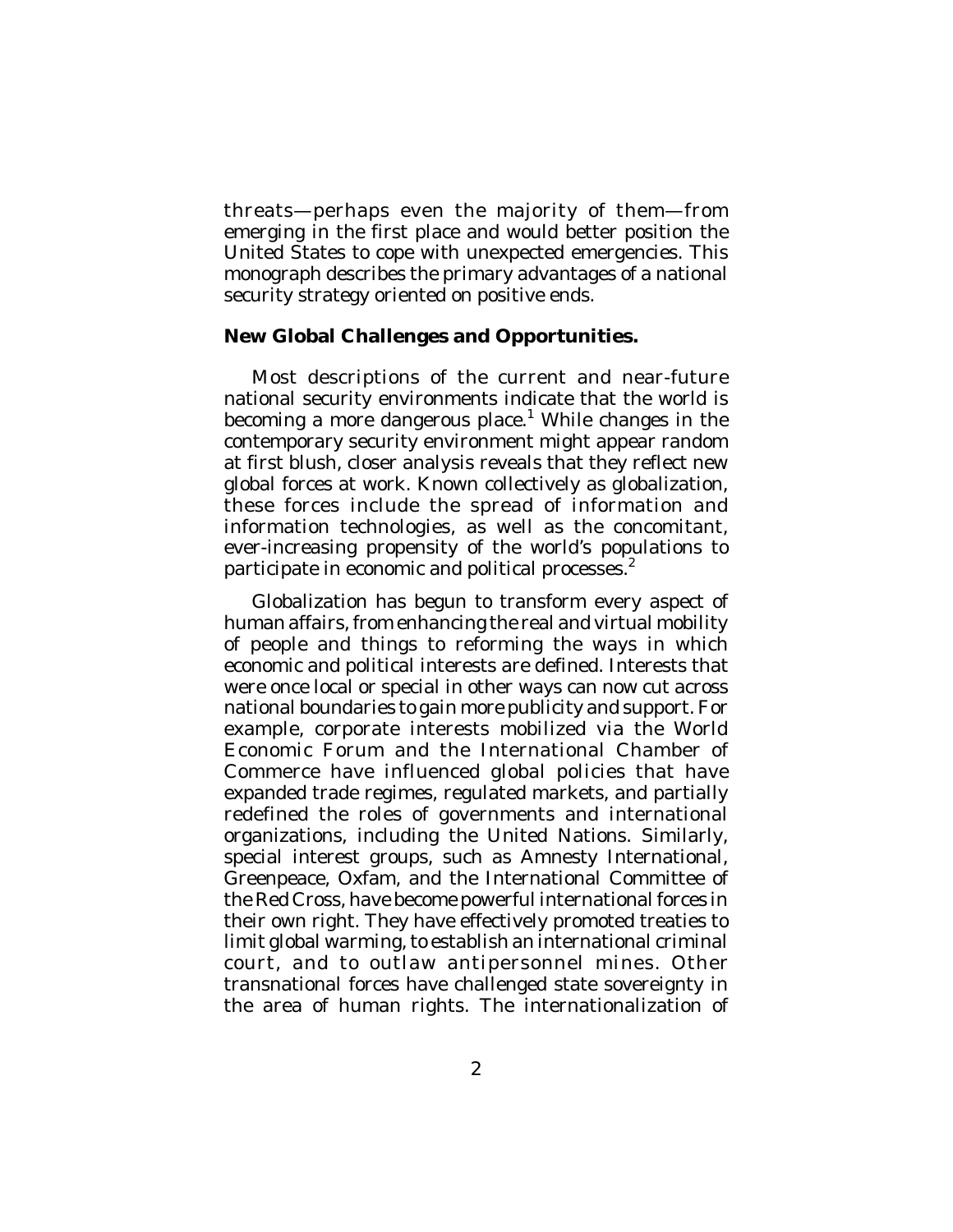justice, for example, recently brought about the arrest of Augusto Pinochet, the former Chilean dictator, for human rights violations committed decades earlier in his own country. This broad dispersion of the ability to influence political agendas and outcomes has been both observed and encouraged by a number of the world's leaders, including the secretary-general of the United Nations, the director-general of the World Trade Organization, and the managing director of the International Monetary Fund.<sup>3</sup>

Yet, all is not good news. While economic globalization has brought greater prosperity to some parts of the world, it has also contributed to the quick spread of an Asian economic flu to other regions. Even if this crisis has passed, recovery might take considerable time.<sup>4</sup> Other evidence suggests that, despite (or perhaps because of) economic globalization, 70 percent of the world's wealth continues to travel back and forth among 28 percent of the world's population, thereby excluding developing and undeveloped countries and exacerbating the gap between *haves* and *have-nots*. 5 Furthermore, growing prosperity does not preclude economic conflict, as developments in Europe and .<br>Asia seem to indicate.<sup>6</sup> Moreover, despite a decade's worth of effort, a free market economy has failed to take hold in Russia owing to an ineffective government, a wellentrenched organized crime syndicate, and growing regional fragmentation, among other problems. Tensions in the Middle East, where democracy has precious few footholds, have risen recently, threatening to erupt in a broader military and political crisis. While democracy has made rapid strides in Central and South America, economic change has exacerbated social inequalities; and corruption and narco-trafficking remain stubborn problems. In Africa, economic growth has been uneven and intrastate violence has been extremely bloody.<sup>7</sup>

In other words, the forces of globalization are creating something of a Janus-faced future for the international community. At one extreme, the future takes on the countenance of a stable world in which national interests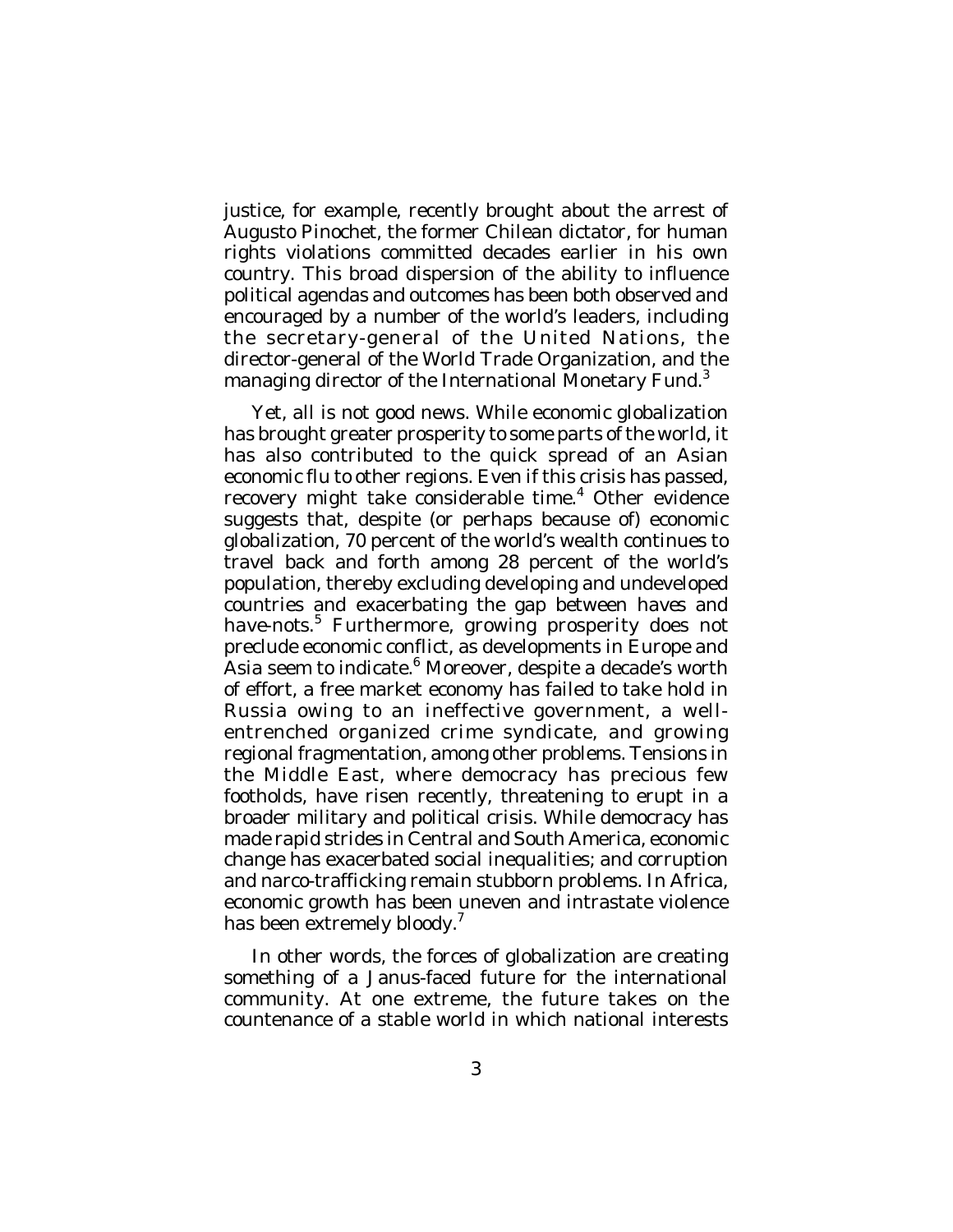merge into the general aim of promoting peace, stability, and economic prosperity. In this world, the rule of law and pluralistic political systems continue to spread, albeit with some degree of friction, and the number of free-market economies expands, distributing economic prosperity still further, if unevenly, due to the influence of state laws, institutions, and bureaucracies. Indeed, within the last decade alone, globalization contributed to increasing the number of democracies in the world by 14 percent. More than half of the world's population now lives under democratic rule.<sup>8</sup> While the argument that democracies do not go to war against each other is based on a limited data base, it is fair to say that democracies with established civil societies—where strong traditions exist concerning the rule of law and citizens feel empowered to participate in the political process—tend to define security problems similarly.<sup>9</sup> Historically, they have demonstrated a greater willingness to cooperate in addressing the challenges posed by arms proliferation, terrorism, transnational crime, mass migrations, ethnic strife, and other security problems. Such inclinations suggest a greater opportunity for creating favorable conditions for continued peace and prosperity than one would find in a global environment dominated by autocratic regimes.

At the other extreme, the future assumes the face of a more dangerous and unpredictable world characterized by shifting power relationships, ad hoc security arrangements, and an ever-widening gap between haves and have-nots. In this future, a number of the world's new democracies lacking strong traditions for maintaining a balance of power—collapse after experiencing only transitory successes; and transnational threats, such as international crime syndicates, terrorist networks, and drug cartels, continue to grow in strength and influence, thriving among autocratic, weak, or so-called failed states. Hence, under these conditions, a greater number of autocratic regimes, perhaps allied with nefarious transnational actors, would likely emerge. Since perennial sources of friction—ethnic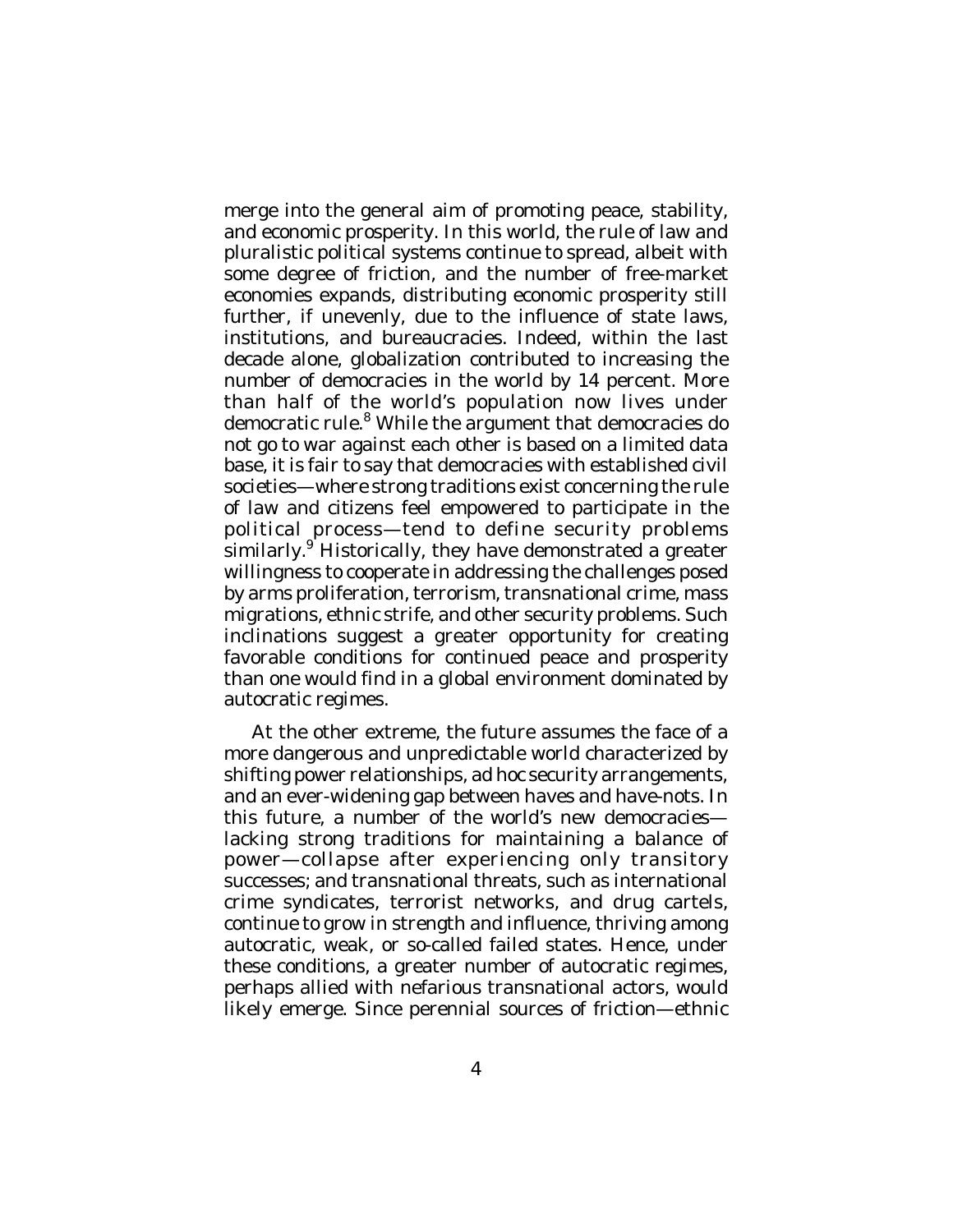rivalries, nationalism, religious-based antagonisms, and competition for scarce resources, including water—would go unresolved in such an environment, they would continue to provoke serious crises, especially as the world's population increases.

As the Vietnam conflict, the war in Afghanistan, and the Kosovo crisis have shown, a state need not be a peer competitor or even a major regional power to pose significant security problems. Such states could well employ what diplomats and policymakers have rather loosely called asymmetric strategies, which—despite the confusion created by recent rhetoric—amount to little more than the exploitation of an Achilles' heel. 10 Even with more conventional means, small states can prove difficult contenders. The Kosovo crisis required the marshalling of considerable political and military resources from NATO, for example. Yet, if supported by a larger state or a network of transnational forces or armed with one or more weapons of mass destruction, a small state like Serbia would have presented much greater—perhaps even insuperable challenges even for an alliance as large as NATO. Whether a manifestation of the *clash of civilizations* or the *coming anarchy*, therefore, this face of the future poses some novel and rather thorny challenges for the ends, ways, and means of future strategy.<sup>11</sup>

The face of the future that comes into view will undoubtedly have features representing both extremes. The extent to which the United States and other powers work in concert will make a difference in determining which aspect of Janus will become more prevalent. The United States can address the challenges of the new security environment through any one of three broad strategic approaches: preventive defense, neo-isolationism, or a strategy aimed at positive ends.

*Preventive Defense*. Preventive Defense aims at forestalling potential problems by deterring, containing, isolating, and defeating specific threats.<sup>12</sup> This option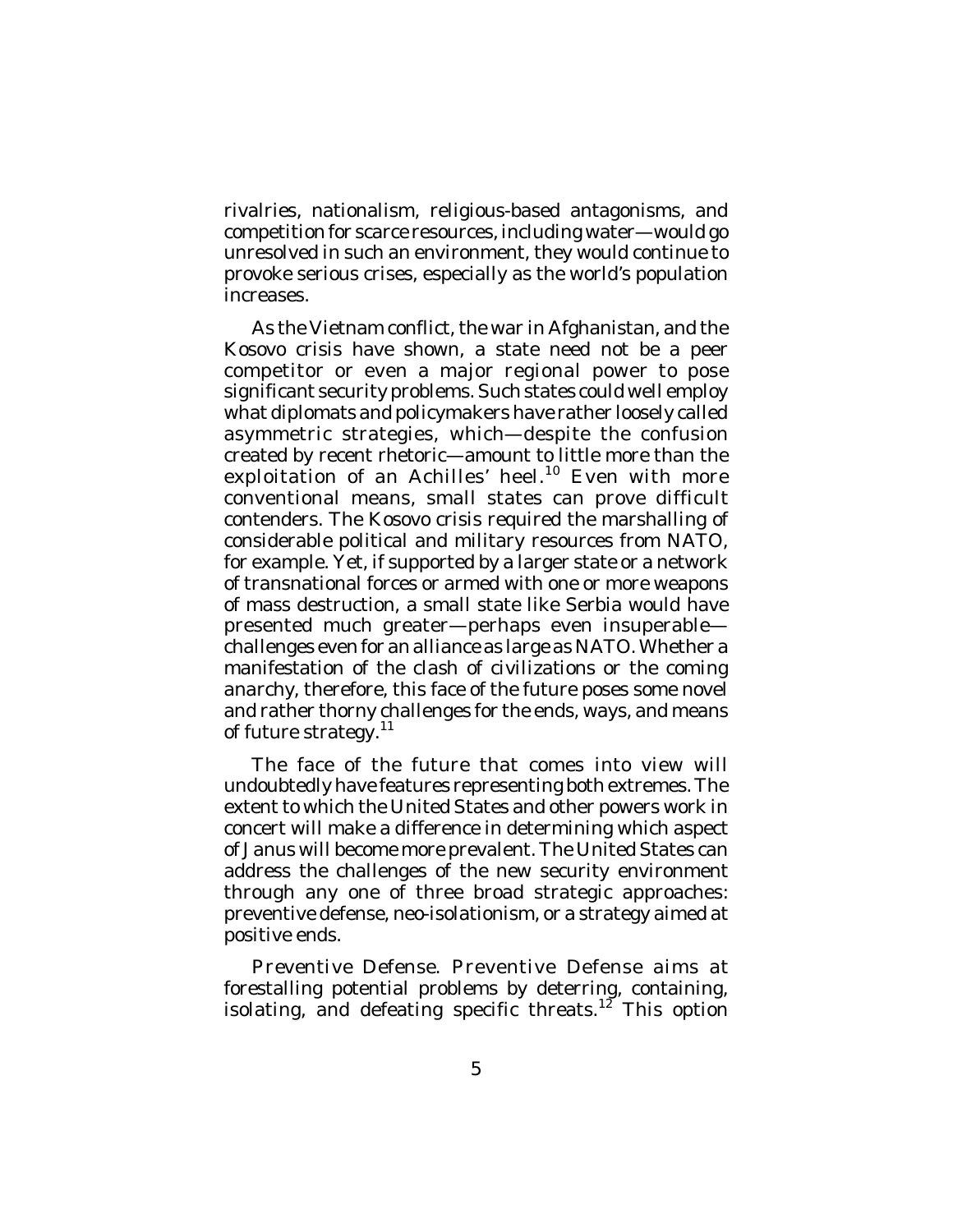essentially amounts to little more than a complex version of the threat-based strategy that characterized the Cold War. It orients on the more dangerous and unpredictable face of Janus, pursuing a negative rather than a positive aim. Its success depends on developing the *correct* list of threats; it generally seeks to preserve or restore the status quo.

The major advantages of this approach are that it has the momentum of current practice behind it and that it is viewed as defensive as opposed to aggressive or hegemonic. It provides for deterring—and defeating, if necessary—such potential aggressors as Saddam Hussein in Iraq and Kim Jong Il in North Korea. It also recognizes the need to establish a regional balance of power in areas where the potential for trouble exists, but where the lines of conflict are less clearly drawn, as in the Persian Gulf, the Middle East, and the Formosa Strait. Some advocates of this approach argue in favor of shifting U.S. defense focus toward the Pacific Rim, improving the defenses of the homeland, and adjusting the current force-sizing metric to a redefined threat.

The principal weakness of this strategy, even if the metric is adjusted, is that it tends to focus too narrowly on an identifiable and predictable threat list. A purely threat-based metric, such as that associated with counter-aggression scenarios in Southwest and Northeast Asia, fails to account for the unique requirements of other kinds of interventions, such as those encountered in Grenada, Panama, Haiti, Somalia, Libya, Bosnia, Kosovo, and elsewhere. While it is prudent not to disregard known threats, this approach depends too much on planning and justifying resources in terms of predictable threats and capabilities. It tends to assume that problems not included in the list are not dangerous, or will not expand or escalate into serious crises. Because the logic of the strategy is based on a consensus regarding specific threats, responses to unforeseen crises will generally be inefficient and in some cases wholly ineffective. New strategic problems will require considerable time and debate to build support for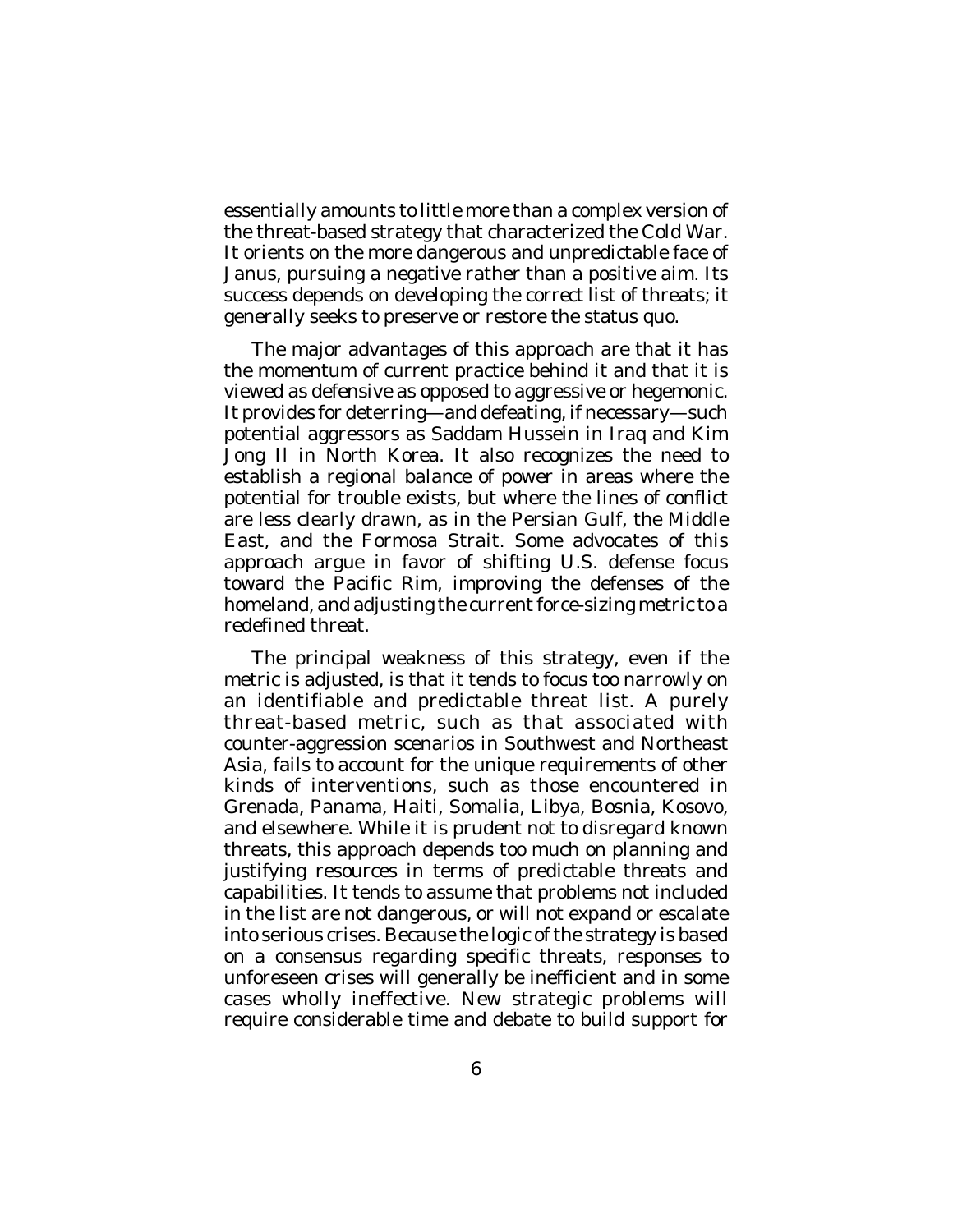action, which an adversary can use to its strategic advantage. In other words, a strategy of preventive defense, even if successful in deterring or defeating designated threats, could fail if other threats emerge that military forces are neither equipped nor trained to confront. In short, it could put the nation on the path toward fighting the wrong kind of war against the wrong type of foe.

A second weakness is that this strategic approach, and the threat-based metrics that underlie it, do not afford much in the way of strategic flexibility. The United States and its global security partners have participated in a growing number of low-visibility peace operations that facilitate agreements among states and quasi-states, such as Ecuador and Peru, Israel and Egypt, East Timor and Indonesia, and the Kosovar-Albanians and Kosovar-Serbs. 13 They have also provided military support to long-standing arrangements with other national and international agencies to monitor arms control arrangements; counter the drug trade; control the spread of Chemical, Biological, Radiological, Nuclear, High-explosive/High-yield (CBRNE) weapons; monitor embargoes; and so on. They have responded to humanitarian crises, such as those in northern Iraq, Somalia, and Rwanda, where military forces facilitated the work of national, international, private and other nongovernmental agencies. They have also had increasing occasion to facilitate the evacuation of American citizens and other noncombatants when hostilities break out unexpectedly. Finally, U.S. forces have been committed to exchanges and exercises that build a basis for cooperative action with regional friends and neighbors.

In essence, the logic underpinning the threat-based preventive defense approach wrongly assumes that forces committed to these activities are available for crisis response elsewhere. Hence, it tends to blur the distinction between forces assigned to the daily work of shaping the international environment and those designated as a hedge against strategic risk. Certain of these activities—such as peacekeeping missions based on treaty requirements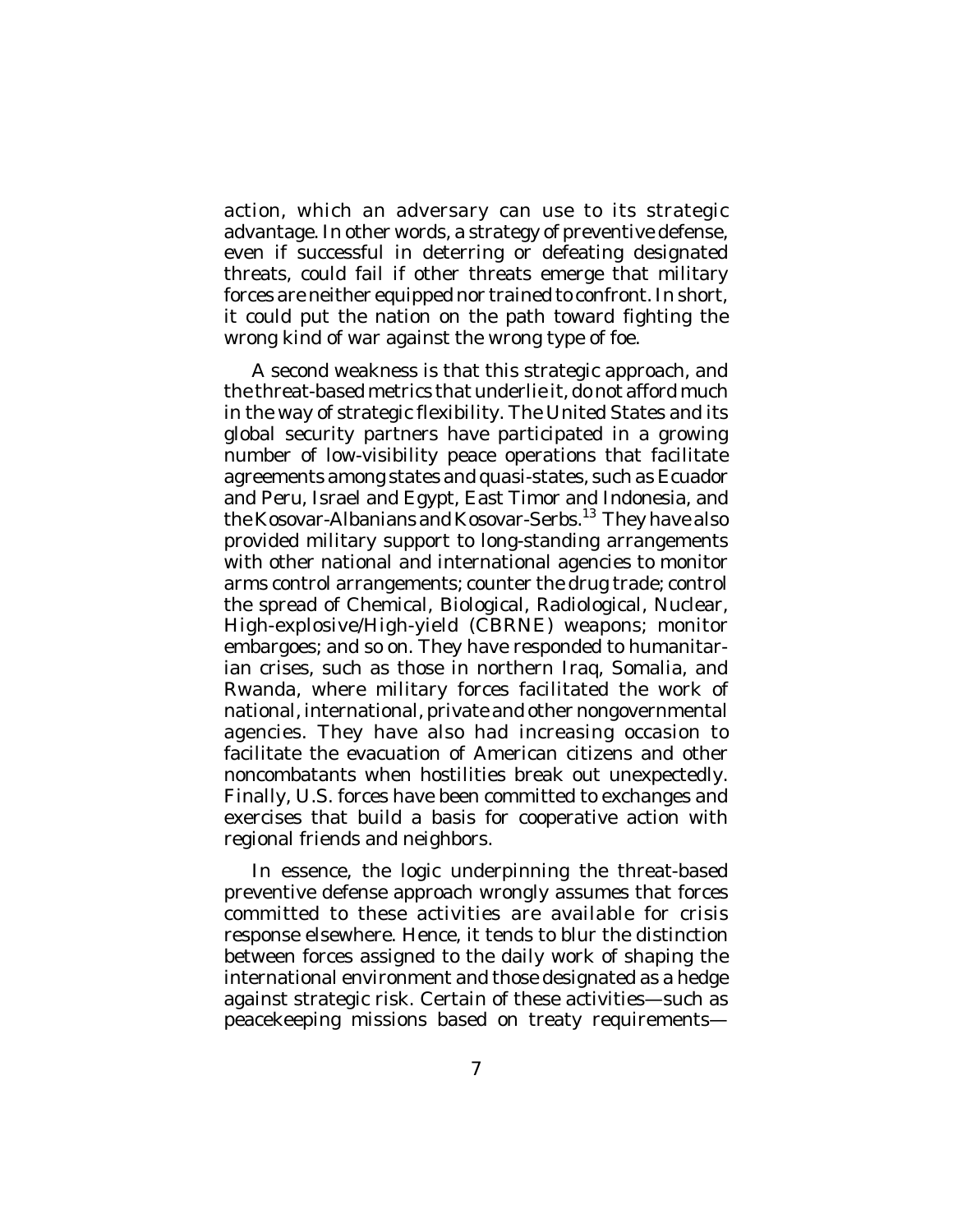must continue even during a crisis. Forces engaged in them cannot readily disengage. Any threat-based metric suffers from the same flawed logic.

In sum, preventive defense seeks to forestall potential problems by deterring, containing, isolating, and defeating specific threats to preserve or restore the status quo. However, it fails to provide a rationale for taking control of events that might shape the future. It also fails to build a broad multinational basis for responding to the type of problems commonly associated with today's strategic environment.

*Neo-isolationism*. Neo-isolationism is sometimes called strategic independence or anti-interventionism. Under this option, the evolution of the international security environment is left largely to itself. In other words, this approach would attempt to isolate the United States from the effects of the dangerous Janus face. Neo-isolationism pursues a neutral end, since security interests are strictly defined in terms of life, liberty, and the pursuit of happiness at home. Resources spent on overseas engagement are reduced and greater risks are accepted in terms of crisis response. One rarely finds neo-isolationist strategies proposed under that name. Instead, the approach typically takes the form of arguments against U.S. military involvement abroad and for extensive defenses at home. U.S. military involvement abroad—usually called intervention—is seen as either ineffective or too expensive, or both. 14 Neo-isolationists tend to overvalue strategic defenses of the homeland that promise to neutralize threats from abroad. They would, for example, favor establishing national missile defenses at the expense of active crisis response and overseas engagement forces, and at the risk of stability in external relations with key regional or global powers.

*A Fortress America* brand of this approach also exists, the true colors of which are sometimes partly obscured by vociferous calls for more military force structure and an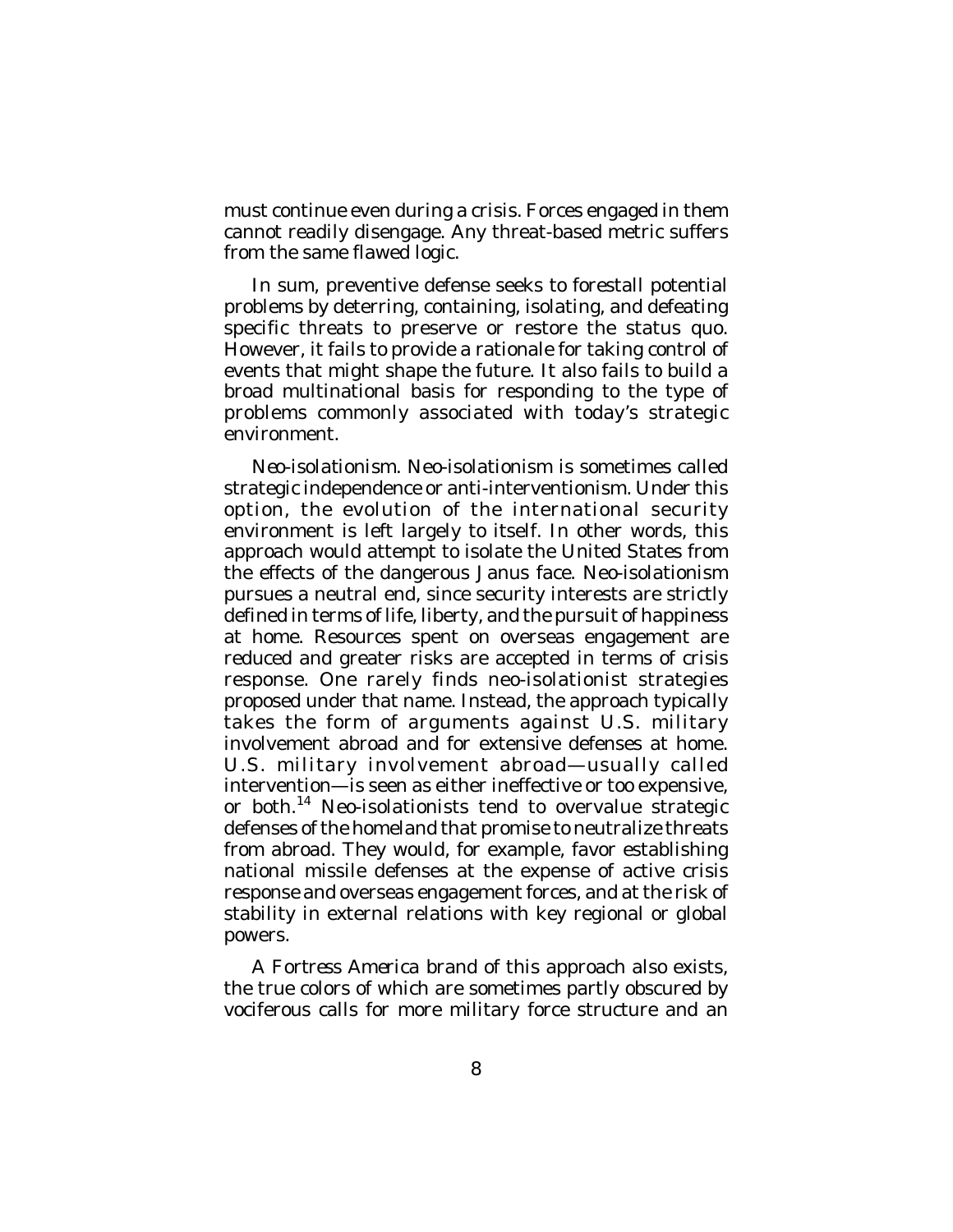overall increase in defense spending. Nonetheless, the missions this larger military force would perform large-scale conventional wars rather than smaller scale contingencies or operations other than war—reveal that the strategy's true aim is to limit U.S. military involvement to *the big one*, which in effect amounts to an overall strategic retreat since a large-scale conflict is unlikely in the near term. In short, this more extreme version amounts to building a large defense establishment and then taking refuge behind it.

The principal weakness of a neo-isolationist strategy is its lack of practicality.<sup>15</sup> Isolation of any sort is becoming difficult, if not impossible, to maintain in today's global village. Ignoring the forces at work beyond U.S. borders is simply not an effective way of dealing with them. As the world becomes more economically interdependent, the penalties for withdrawing and allowing stability to erode may prove very costly, perhaps leading to a climate more conducive to state adventurism, transnational crime, and international terrorism. Certainly, efforts to counter arms proliferation and curb mass migrations, both of which require active measures, would suffer. The foundation for cooperative action in response to crises would also decay. Hence, responding to major crises might demand a larger expenditure of resources in the long run than preventive measures would have required, thereby effectively negating any dividend gained from a strategic retreat. Finally, as in the case of France in the 1930s, the decision to put resources into a fortress or Maginot-Line type of strategy ultimately means the foreclosure of certain strategic options, such as responding to Hitler's remilitarization of the Rhineland in 1936, the annexation of Czechoslovak territory in 1938, or the invasion of Poland in 1939.<sup>16</sup> The strategic lesson from a far less complex time is that a great power ought to have broad offensive and defensive options, and that allies matter.

*A Strategy of Positive Ends*. A strategy of positive ends aims at building an international environment that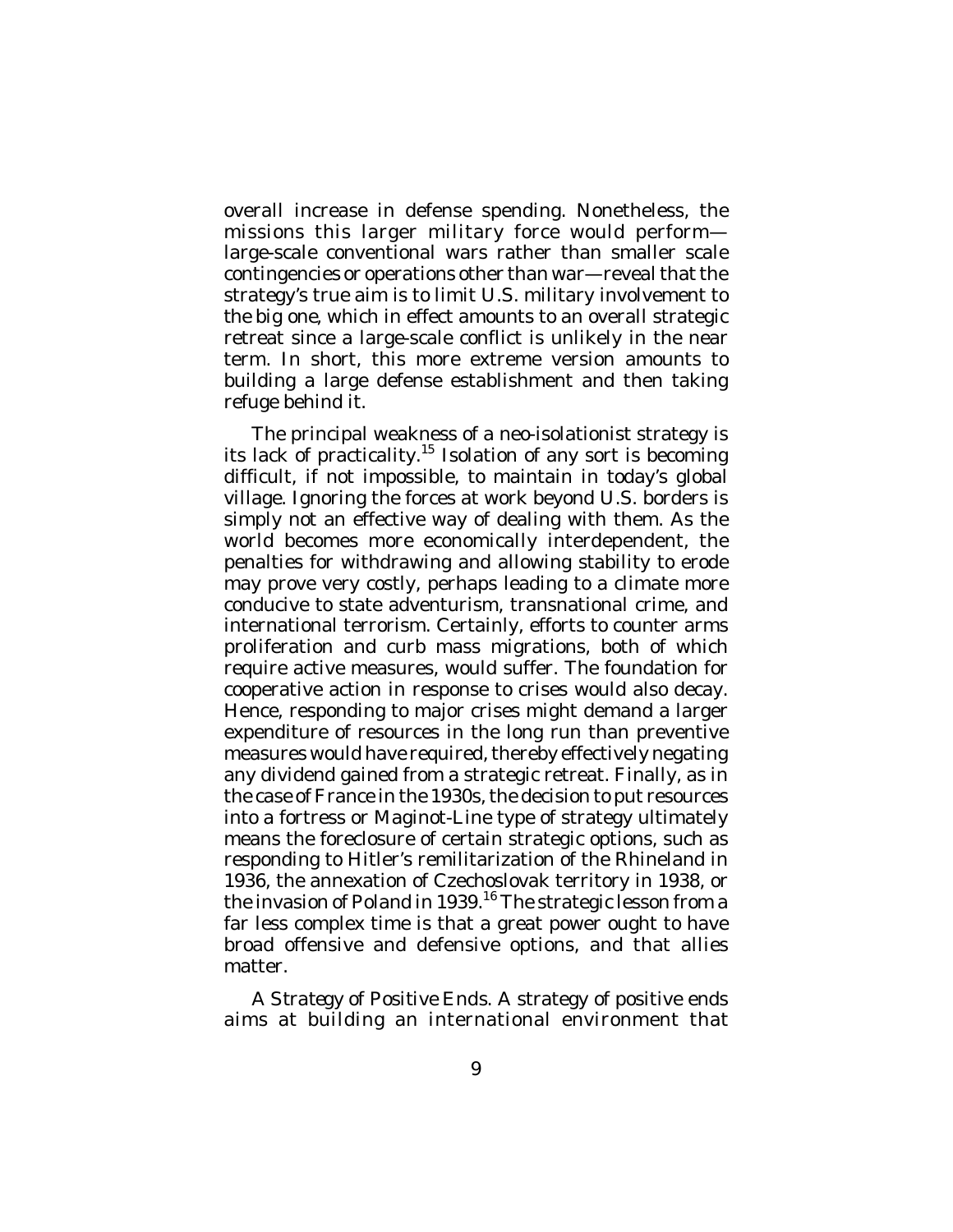promotes global peace, prosperity, freedom, economic stability, and the rule of law, and provides a multilateral basis for crisis response.<sup>17</sup> This approach seeks to harness the forces behind one Janus countenance to counter the complex and unpredictable forces associated with the other. It differs from the other strategic approaches discussed above in that it is oriented toward achieving a condition, rather than preparing to respond to specific threats. In other words, its ends are positive, rather than negative or neutral. The basic approach would be to build and enlarge a circle of *stakeholders* committed to reducing the potential for crises and to prepare response mechanisms for coping successfully when they do.

A strategy of positive ends would have two primary objectives. The first would include performing peacetimeengagement missions intended to prevent crises from emerging. When crises do occur, stakeholders would work proactively to minimize the need for forceful intervention. If intervention becomes necessary, the United States and other stakeholder nations would take advantage of the regional climate of support that peacetime activities had created to act rapidly and decisively to resolve the crisis. The regional balance of power that peacetime engagement would aim to create by enlarging the circle of stakeholders would also help prevent crises from escalating into major conflicts. In addition, it would contribute to creating a basis for a multilateral response, thereby easing the process of coalition building.

Second, when responding to a crisis, stakeholders would endeavor to create political, economic, and military conditions more stable than those of the status quo ante. For example, under a policy of positive ends, stakeholders would make a commitment to respond to humanitarian crises, to establish and maintain political and economic stability, to protect global infrastructures, to guarantee the safety of citizens, and to contain or channel the rise of so-called states of concern. However, the process of responding would also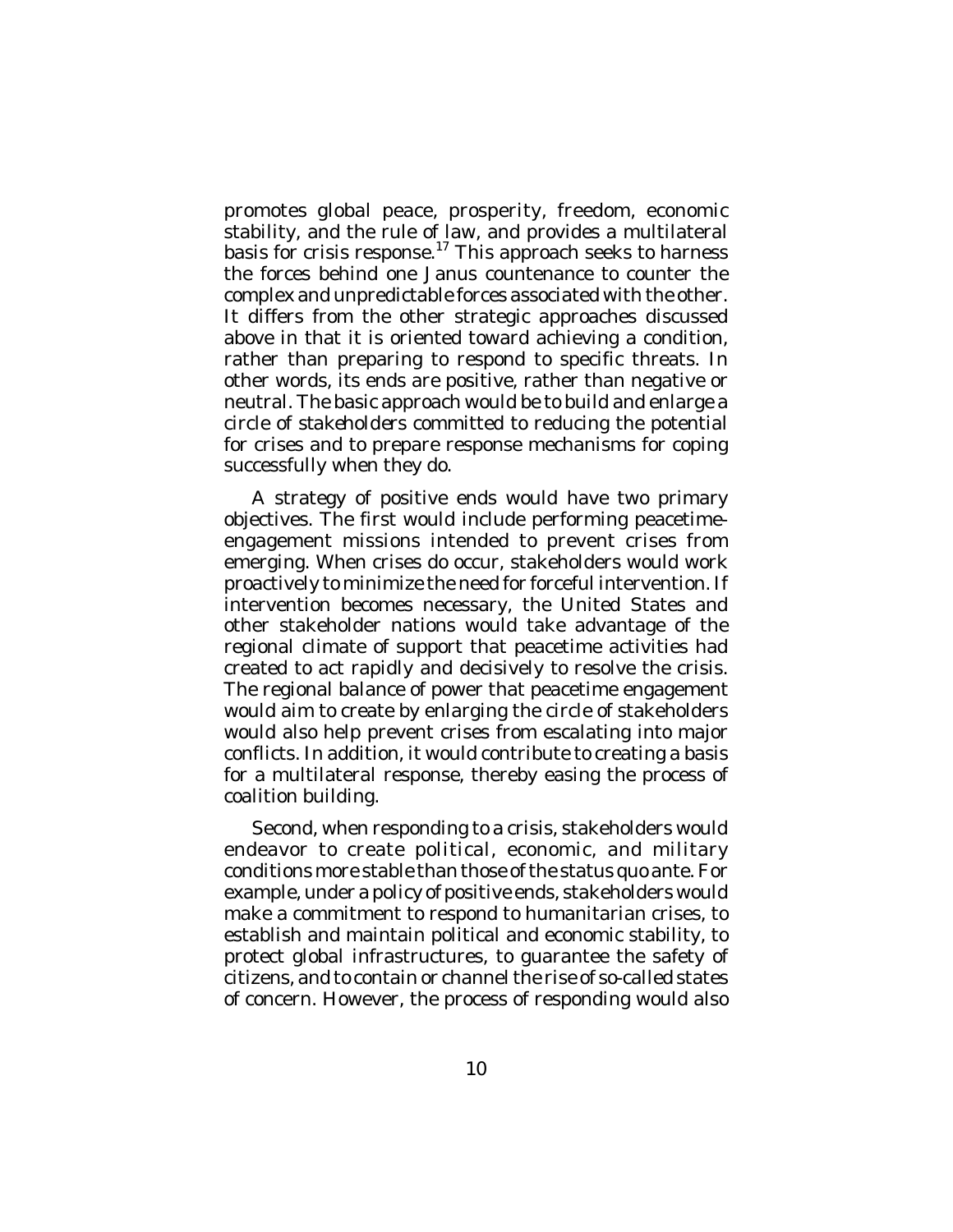include identifying the root causes of the problem and creating conditions that prevent the crisis from recurring.

Two ways exist to achieve the second aim. First, stakeholders can install a nonaggressive regime in place of the aggressive one, as was done in Germany and Japan after World War II. Or, if that is not possible because the aggressor can guarantee its survival by resorting to nuclear escalation, stakeholders can create a more stable regional balance of power by a combination of actions, such as building up and reinforcing regional allies, installing a verifiable arms control regime, and imposing various nonmilitary sanctions as was done with Iraq at the end of Operation DESERT STORM. Admittedly, the latter course tends to add a long-term, day-to-day burden to the maintenance of the peace. Nonetheless, the new regional balance of power can serve to stabilize the area over the long term.

The primary weakness of this strategy is that others can misconstrue its goals as a form of Pax Americana, particularly if American leadership appears aggressive and .<br>hegemonic.<sup>18</sup> Some parts of the world see the United States as the primary force behind the advancement of Western values. They see such values as repugnant and evil and, hence, resist them.<sup>19</sup> Each region has its special problems, and the United States must build partnerships and the conditions for peace and prosperity on a region-by-region basis. The United States and other stakeholders must, therefore, become more aware of and sensitive to the details of regional affairs. Otherwise, the approach will become counterproductive, with other states either resisting its aims or stepping aside to allow the United States to take the lead and shoulder the burdens. Indeed, rather than creating a world of peace, stability, and economic prosperity, the United States could well find itself the target of one or more multinational alliances or coalitions set on curbing, if not undermining, its influence. When it comes to practical execution, therefore, U.S. representatives abroad would do well to follow the principal rule of the medical profession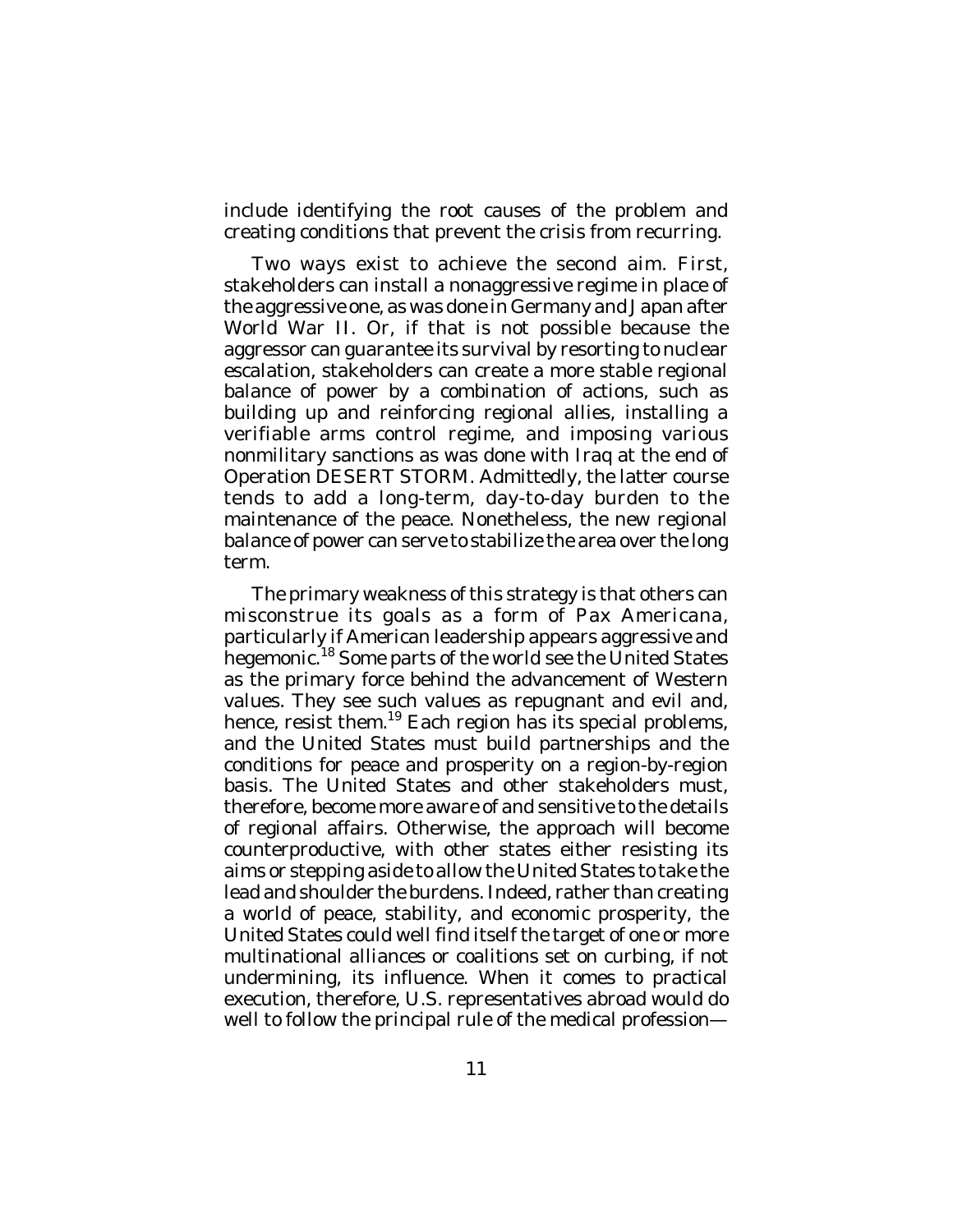first, do no harm—and to emphasize consensus-building. This emphasis on consensus does not, however, mean that the United States should never take the lead in regional affairs. On the contrary, it can and should do so whenever such action is in its interest.

A second weakness is that positive aims generally require more energy and resources than do negative or neutral ones, which may mean that short-term costs of this policy may be greater than people would expect to pay, at least when compared to other strategies. This could make national consensus more difficult to achieve in the short term. While the constructive use of those resources might well reduce the frequency and scale of international crises over the long run—and thus prove a worthwhile investment the payoffs are not always readily apparent. It is difficult to prove that a particular strategic approach deterred or preempted a major conflict. Methods for measuring the effectiveness of peace operations, for example, are still evolving. An inherent risk, therefore, is that the strategy requires a willingness to make possibly large investments in the short term for results that might not manifest themselves until the long term.

These weaknesses notwithstanding, a strategy built around positive ends permits the United States to define its vital interests in terms of conditions—such as peace, freedom and democracy, rule of law, and economic prosperity—rather than as the containment or defeat of inimical state or non-state actors. This approach also accords well with the ongoing expansion of open market economies and pluralistic governments. A positive strategy also offers two intrinsic advantages. First, it tends to generate momentum and support as it succeeds. Second, it permits the United States to take the strategic initiative, allowing it not only to shape the peace, but to have a major hand in setting the terms for conflict resolution.

Put simply, if the United States wants a world closer to the first Janus face to materialize, it will have to become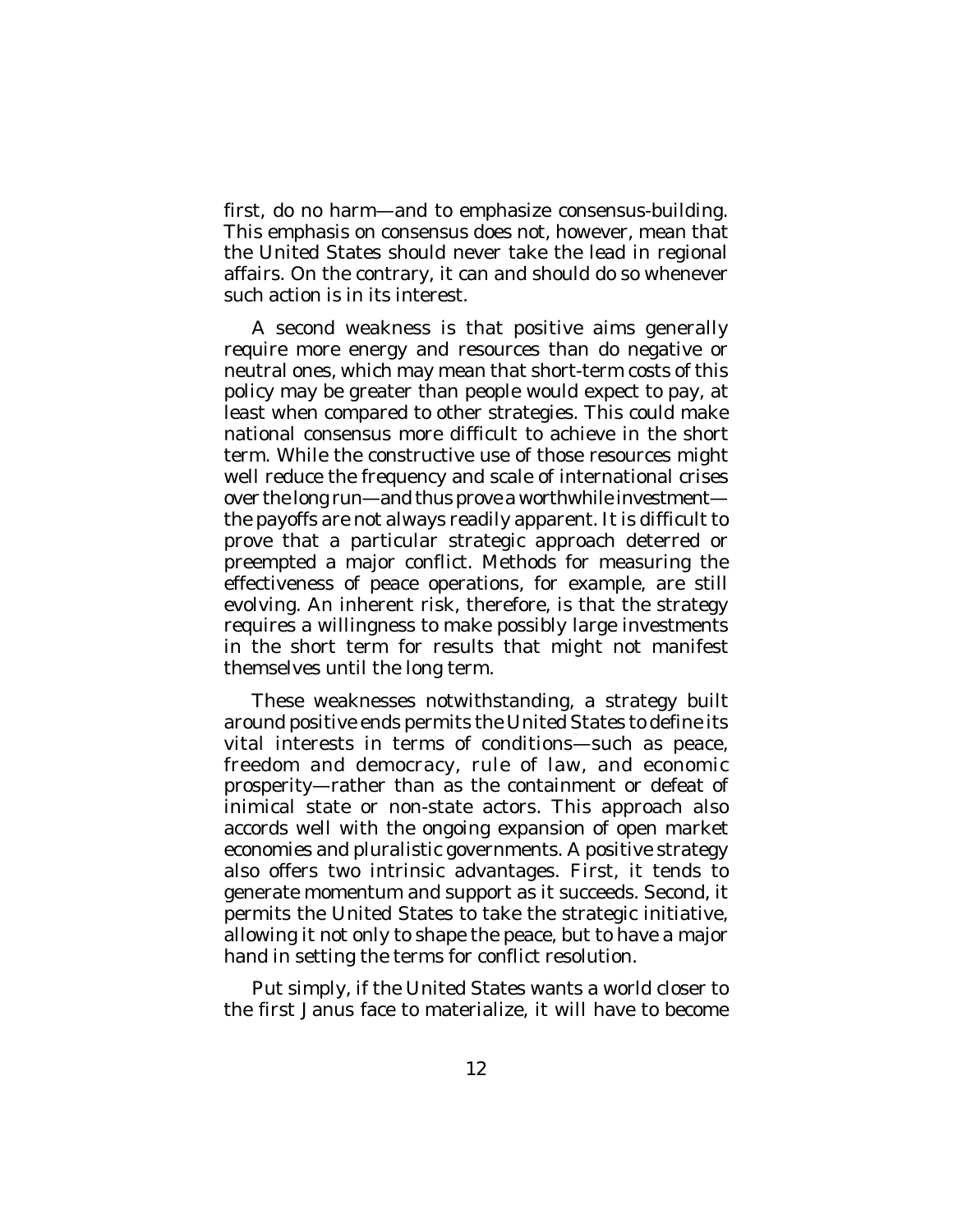more actively engaged in the international system. It will have to promote democratic principles, free-market economies, and human rights, and assume an appropriate leadership role in multinational defense arrangements. In short, it will have to pursue a strategy of positive ends.

A prerequisite, of course, is to build consensus at home and among key strategic allies and partners. Although major differences exist over the specific priorities of America's national strategy, most policymakers do agree that our strategic ends should be greater peace and prosperity and that the United States should remain a positive force in the world. A number of defense studies have stated that the United States will continue to play a significant part in "shaping the international security environment" and should actively embrace that role.<sup>20</sup> Likewise, National Security Advisor Condoleezza Rice and foreign policy expert Robert B. Zoellick have stressed the need to develop "a long term strategy to promote peace, security, and liberty" and to "affect the shape of the world to come."<sup>21</sup> Foreign policy experts from outside the administration have also come out in favor of a Global New Deal that supports the concept of Engagement, but they also imply that it should have gone further.<sup>22</sup> Thus, Democrats and Republicans alike seem to agree on the general strategic ends that the United States should pursue. There is, therefore, good reason to believe that a determined effort could achieve consensus at home.

The next step would be to build consensus abroad and to widen the circle of stakeholders—those allies and reliable security partners who share basic values in terms of democratic principles, the rule of law, and free market economies. Currently, stakeholders include such states as Great Britain, Canada, Germany, France, Australia, New Zealand, and Japan. The list should also include G-7 economic powers, European Union and North American Free Trade Agreement members, and most NATO allies. Broadening this circle would mean eventually including such states as Argentina, Brazil, Chile, South Africa, South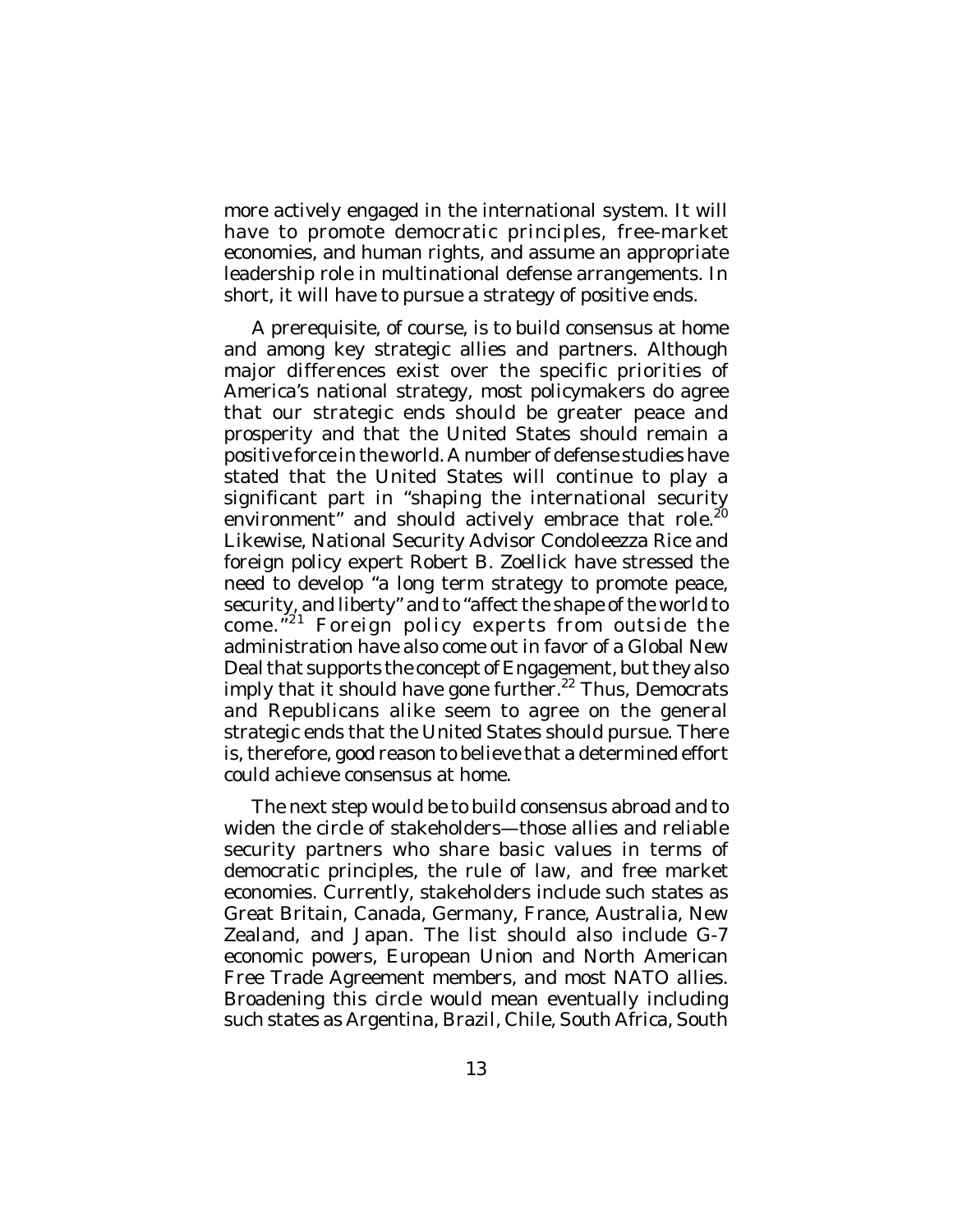Korea, Singapore, Thailand, and others. In addition, every effort should be made to add Indonesia, India, China, and Russia to the list of stakeholders.<sup>23</sup>

## **On Ways and Means.**

A coherent national strategy based on positive ends must, of course, involve all elements of national power. The political and socio-cultural elements would help create conditions for long-term peace and stability by strengthening democratic institutions worldwide, by advancing human rights, and by responding to humanitarian crises. The economic element of national power would contribute to global prosperity by enhancing and guiding international financial institutions, by promoting open trading systems, and by providing for sustainable economic development worldwide. Arguably, these elements of national power would contribute the lion's share to building conditions of greater peace and stability.

Yet, this strategy will also require certain elements of military power important enough to address here. In broad terms, the military element of national power must have the capability to conduct sustained peacetime engagement activities as well as respond to two general types of crises (those with significant escalation potential and those without). Collectively, these missions more closely reflect the requirements of the new security environment than those of the Cold War.

Peacetime Engagement, which includes stability and support operations as well as coalition and alliance building, contributes to the creation, improvement, and maintenance of regional systems of collective response for (1) routinizing the methods and procedures addressing smaller strategic problems, and (2) dealing more effectively with Type I crises (negligible escalation potential) and Type II crises (significant escalation potential).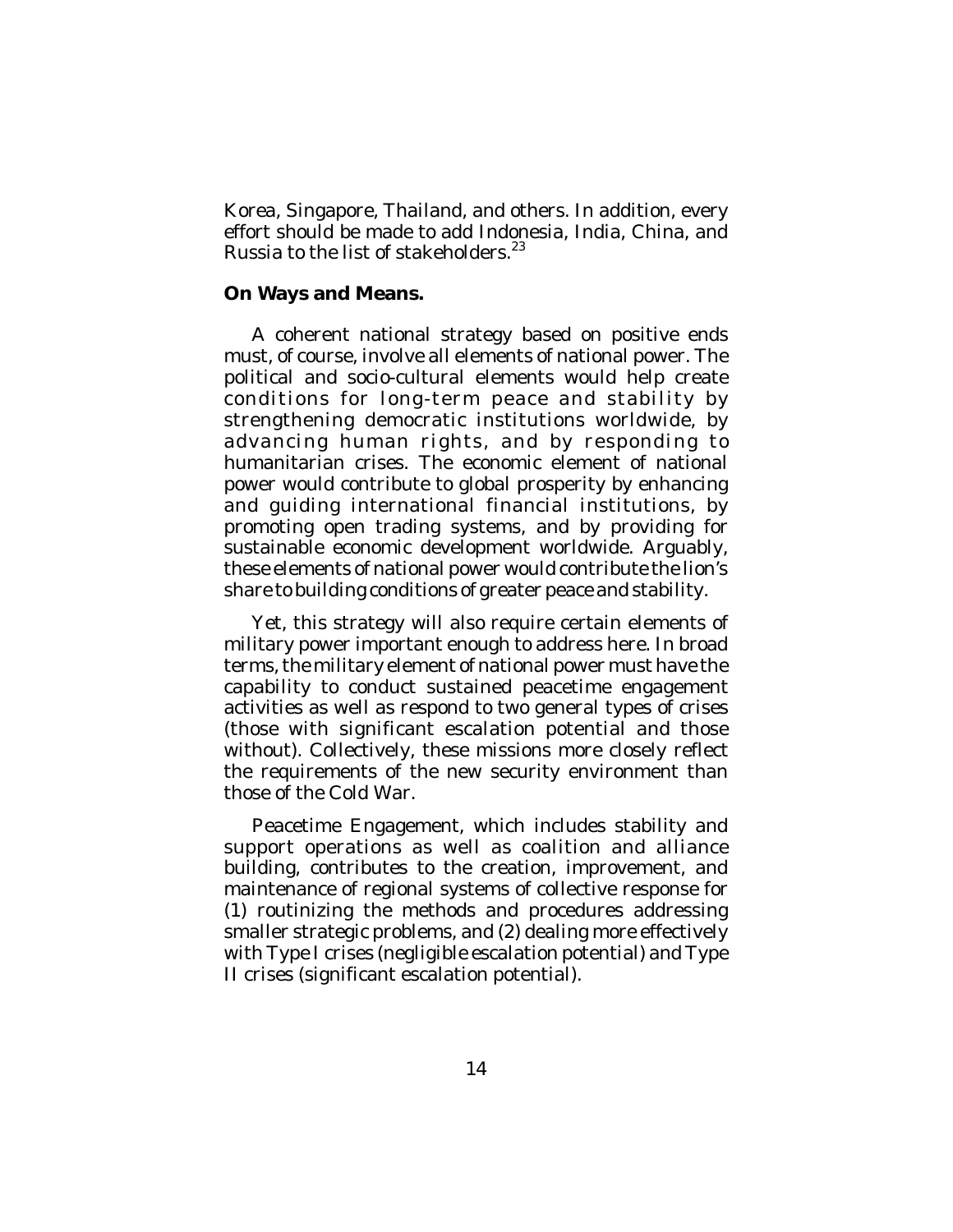Maintaining and shaping the peace through peacetime engagement is a continuous strategic activity. It is also labor intensive. It requires regional street smarts and disciplined troops on the ground.<sup>24</sup> When a crisis erupts, it is generally not advisable or even practical to withdraw forces already carrying out peacetime engagement. For one thing, withdrawal may undermine the accomplishment of long-term regional objectives or treaty violations—the reasons troops were positioned there in the first place. Secondly, such forces may not have the physical capability to respond quickly, due to the need to disengage from their engagement duties. Even temporary substitution of U.S. forces in the region by allies or coalition partners will entail some delay. In short, fulfillment of the national security strategy will require the commitment of U.S. forces at strategic locations throughout the globe. Honoring commitments, in turn, will require leaving a certain number of those forces in place, making them unavailable for other missions, despite a reshuffling of priorities due to events elsewhere.

The following stability and support operations fall under peacetime engagement activities:<sup>25</sup>

## *Stability Operations:*

• *Show of Force* – long and short-term activities designed to reassure allies, deter known or potential threats, and gain increased influence.

• *Arms Control* – assisting in locating, seizing, and destroying weapons and otherwise supporting arms control regimes.

• *Peace Operations* – Peace Enforcement (PEO), Peacekeeping (PKO), and other operations supporting diplomatic efforts to establish peace settlements, treaties, and accords.

• *Noncombatant Evacuations* – relocating threatened civilian noncombatants.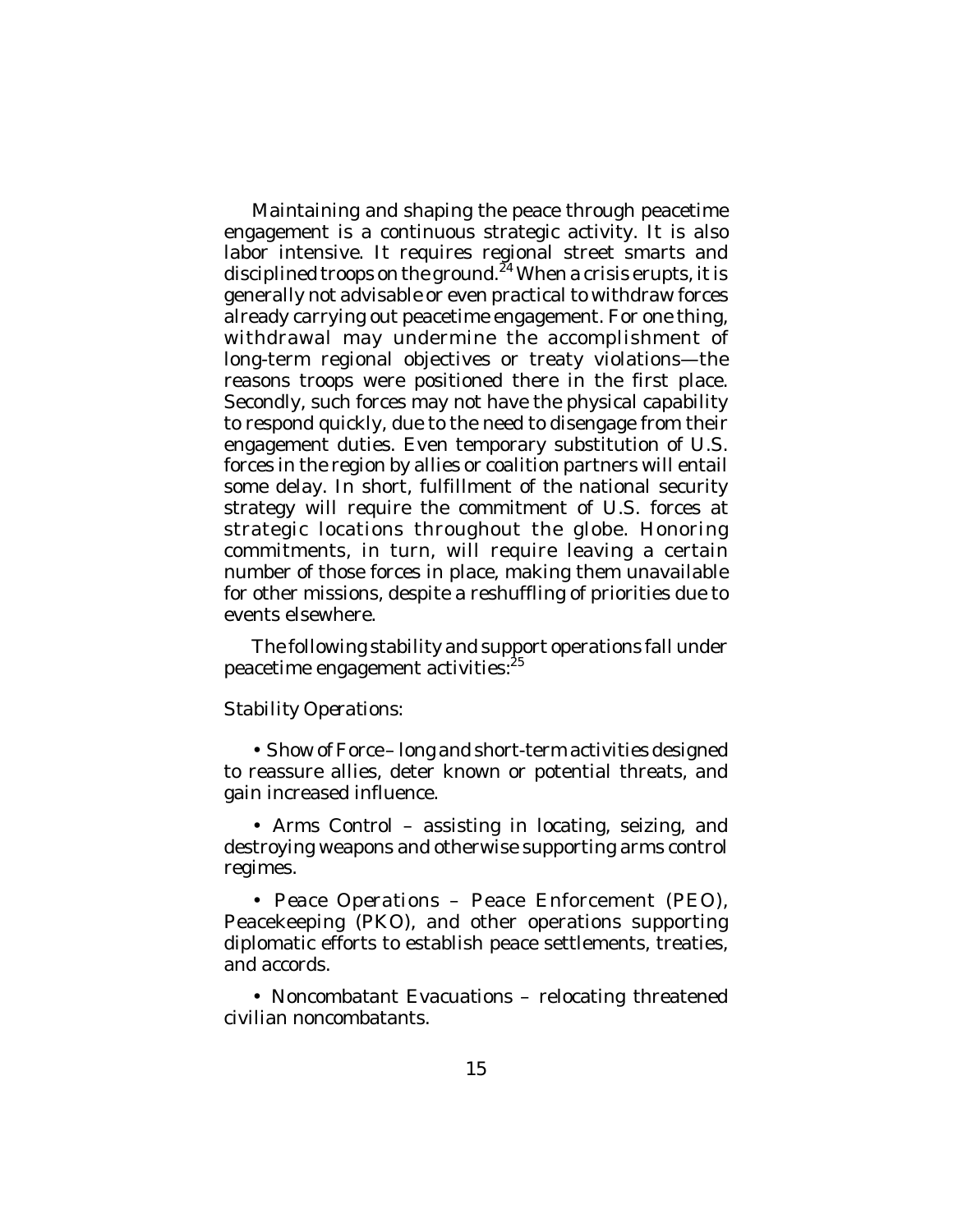• *Humanitarian and Civic Assistance* – planned assistance conducted in conjunction with military training.

• *Security Assistance* – providing defense articles, military training, and other services to foreign nations.

• *Support to Counter Drug Operations* – assisting in the detection, disruption, interdiction, and destruction of illicit drugs.

• *Combating Terrorism* – offensive and defensive measures taken to prevent, deter, and respond to terrorism.

• *Foreign Internal Defense* – assisting legitimate governments in freeing and protecting their societies from subversion, lawlessness, and insurgency.

• *Support to Insurgencies* – logistical and training support to insurgencies that oppose regimes hostile to the United States.

### *Support Operations:*

• *Domestic Support Opera*tions – supporting efforts of state and local government organizations in an emergency situation.

• *Foreign Humanitarian Assistance* – supporting efforts of foreign governments in an emergency situation.

*Building Coalitions and Alliances*, which also falls under peacetime engagement, includes collective security exercises and other activities that facilitate team building among strategic partners. In the new dynamic security environment, regional coalitions and alliances will likely increase in strategic value. Indeed, many of the challenges reflected in the new strategic environment are transnational in character and would, thus, require a multilateral approach for resolution. The United States may well participate in a greater number of alliances, but not necessarily as a leader or even as a dominant member. Alliances and coalitions can help lessen tensions, increase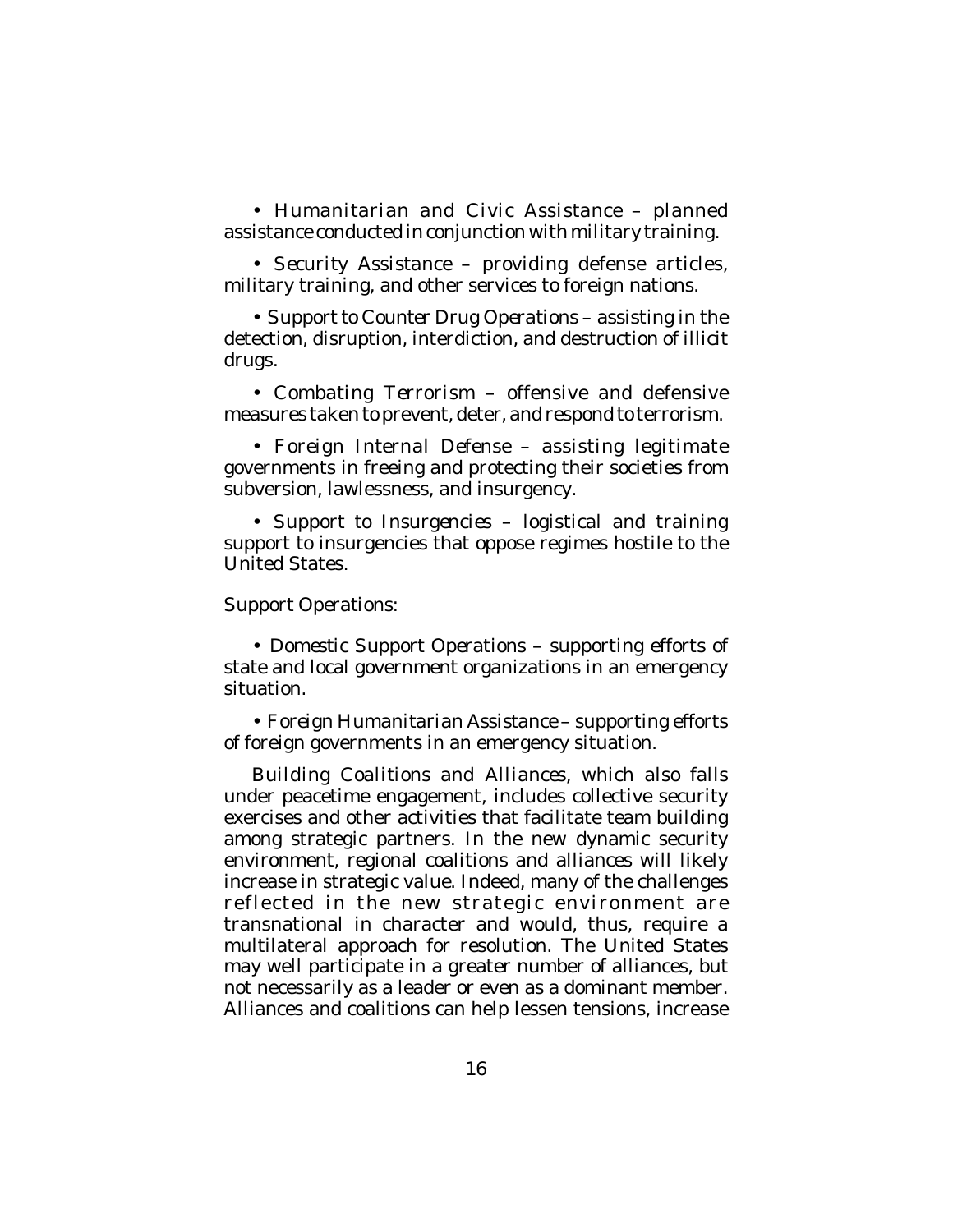communication of intentions and capabilities, and raise understanding among members. They can also contribute to distributing the benefits and costs of maintaining and shaping the peace. Even more important, they provide a valuable strategic mechanism for executing regional crisis response. Alliances, especially, can work toward establishing and expanding zones of security comprised of multiple collective-security arrangements and arms control agreements.

The Organization for Security and Cooperation in Europe (OSCE) is an example of just such a collective security arrangement. Its members—some 54 states—share core values, institutions, and interests. The OSCE has fielded dozens of advisor teams on missions across Europe and Central Asia to monitor and promote respect for human rights and democratic processes, including free elections, free speech, and the rule of law. Similarly, the Treaty on Conventional Armed Forces in Europe (CFE), signed in November 1990 by NATO and several members of the Warsaw Pact, is an example of an arms control agreement that spans (or spanned) opposing alliances.<sup>26</sup> Such collective security arrangements facilitate crisis response by providing a ready framework for intelligence sharing, operational planning, access to bases and airfields, and logistical support.<sup>27</sup>

In addition, programs like the Partnership for Peace (PfP) initiative could serve as a model for future cooperative endeavors. 28 Such programs facilitate international cooperation by removing suspicions and by building a basis for future teamwork. In order to ensure that such teamwork is built on a foundation of jointness, each branch of the U.S. military would have to commit resources in proportion to the degree of integration required in wartime.

Accordingly, the day-to-day work of military peacetime engagement should become a high-priority effort for the U.S. defense establishment. While such operations do indeed take away time and other resources necessary for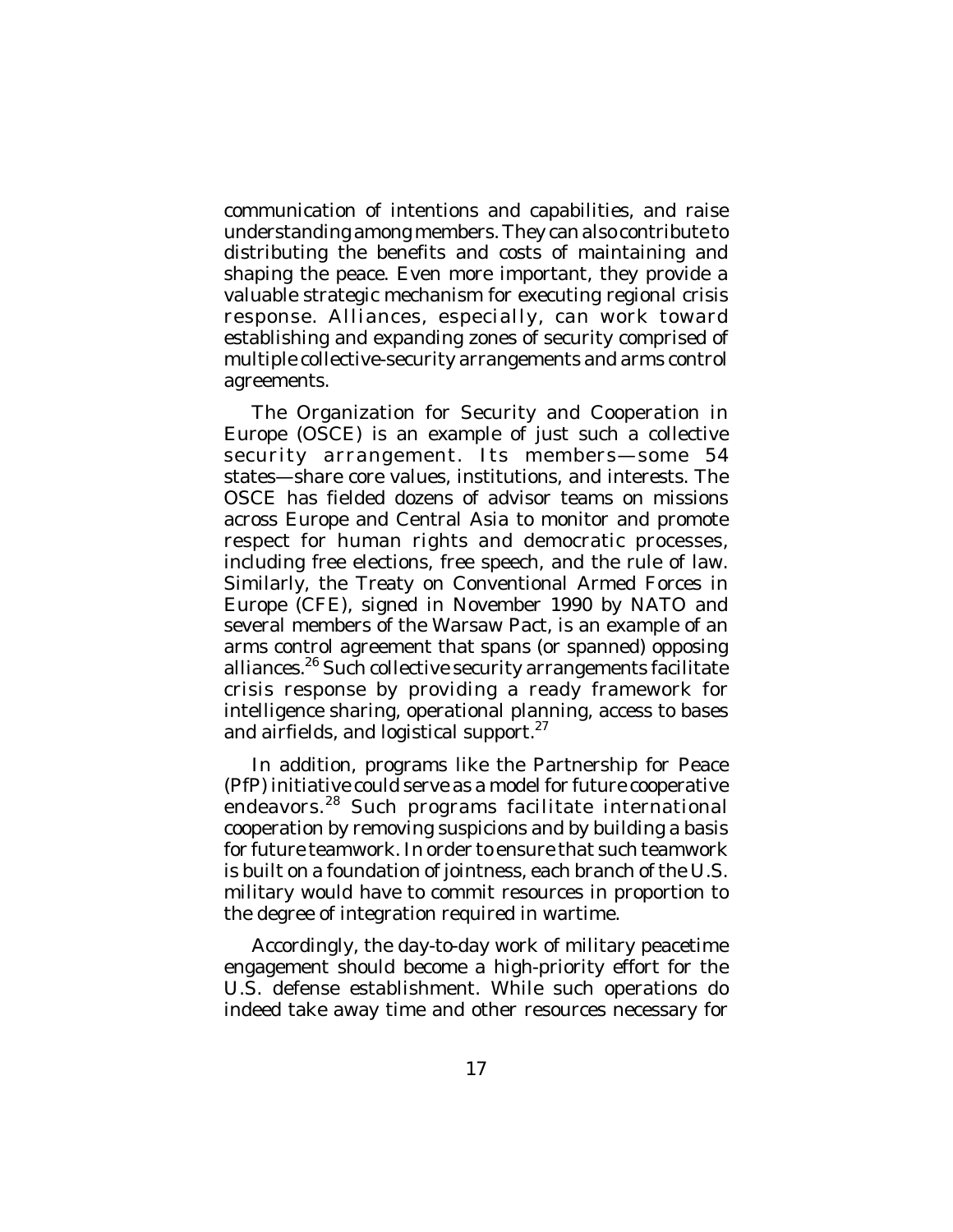preparing for war, they also build strategically valuable military skills and capabilities that can enable and assist the U.S. military's capacity to wage war. In other words, military forces must have the capability to be proactive during peacetime, not just the capability to react to crises. Any military response to a crisis must come from an understanding of the conditions and forces that were at work beforehand and those necessary to produce a more stable peace afterward. In particular, military actions aimed at defeating and removing adversarial regimes will require a balanced—full dimensional—force and the United States would likely contribute a significant share of that force. Consequently, the defense establishment will have to rethink what military forces can, or should, do in peacetime, as well as in war.

## **Crisis Response.**

Even with successful peacetime engagement around the world, unexpected situations are bound to develop that will require some form of crisis response. Such response will require a flexible basis that accepts the unpredictability of crises and prepares to address them accordingly. In general terms, crisis response will fall under two categories. Type I crises require forceful intervention, but the circumstances are such that the risk of escalation to major war is not present. Since this category includes crises that are relatively isolated politically, they can be resolved with a sudden and overwhelming *coup de main* approach. Type I crises tend to permit the use of decisive force even in conjunction with the pursuit of limited political objectives. Political ends can thus be stated in terms of absolutes, such as "enforce . . .," "gain control of . . .," "defeat . . .," or "reinstate. . . ." Operational details will, of course, vary according to political aims and other circumstances. If the purpose is punitive, a quick strike using long-range, precision engagement munitions may suffice. On the other hand, a more decisive aim will require full-dimensional, joint capabilities.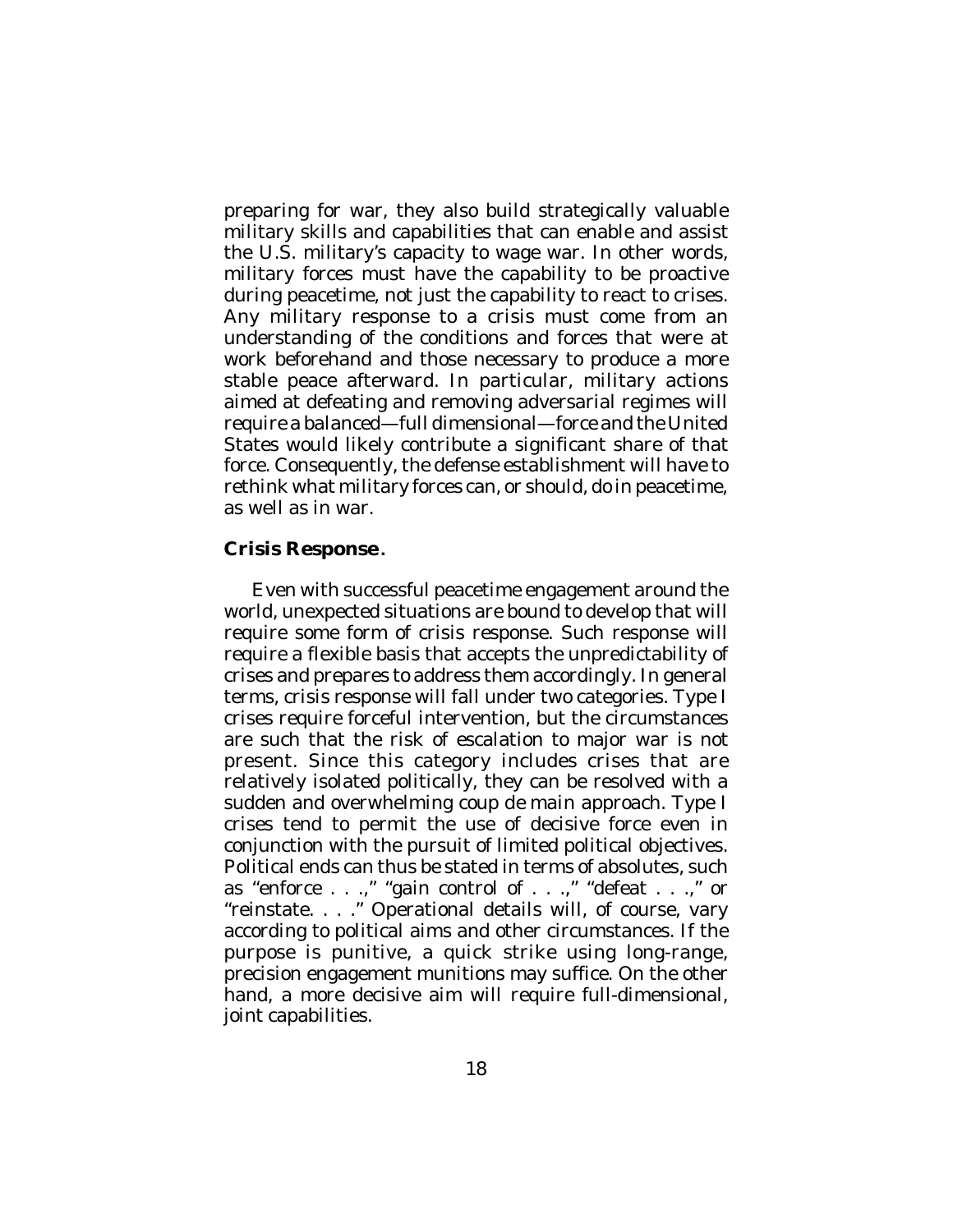Ideally, peacetime engagement will have laid the groundwork necessary to ensure such operations are not conducted off the cuff, but reflect adequate planning, preparation, and consensus building among allies and partners with regard to the desired strategic ends, ways, and means. If so, the principles underlying a traditional *coup de main* might apply: a sudden, violent application of force that limits an adversary's opportunities to react. Type I crises typically include:

• Enforcing key elements of international law, especially critical arms control or environmental treaty obligations, international sanctions, or agreements with the weight of international law (e.g., Iraq, 1998).

• Gaining control of transnational terrorist or criminal organizations where circumstances are conducive to intervention (e.g., Afghanistan/Sudan, 1998; and Panama, 1989-90).

• Defeating regular/irregular forces of governments engaged in crimes against humanity (e.g., Cambodia, 1978; Rwanda, 1994; Serbia, 1999).

• Reinstating legitimate governments illegally deposed (e.g., Haiti).

Type II crises, by comparison, are those with an apparent potential for vertical or lateral escalation. Typically, these crises involve actions—such as treaty violations, major economic disruptions, or invasion of an ally or a strategic partner—that directly challenge the vital interests of the United States and its allies. Such actions will generally require a rapid military response, but will not necessarily include the removal of the belligerent regime, especially if that regime possesses the means to launch a retaliatory strike using nuclear weapons. As such, they pose special challenges that require concerted allied efforts and relatively large, well-balanced military forces from the start. In such cases, the value of an established multilateral response mechanism becomes clear, as does the importance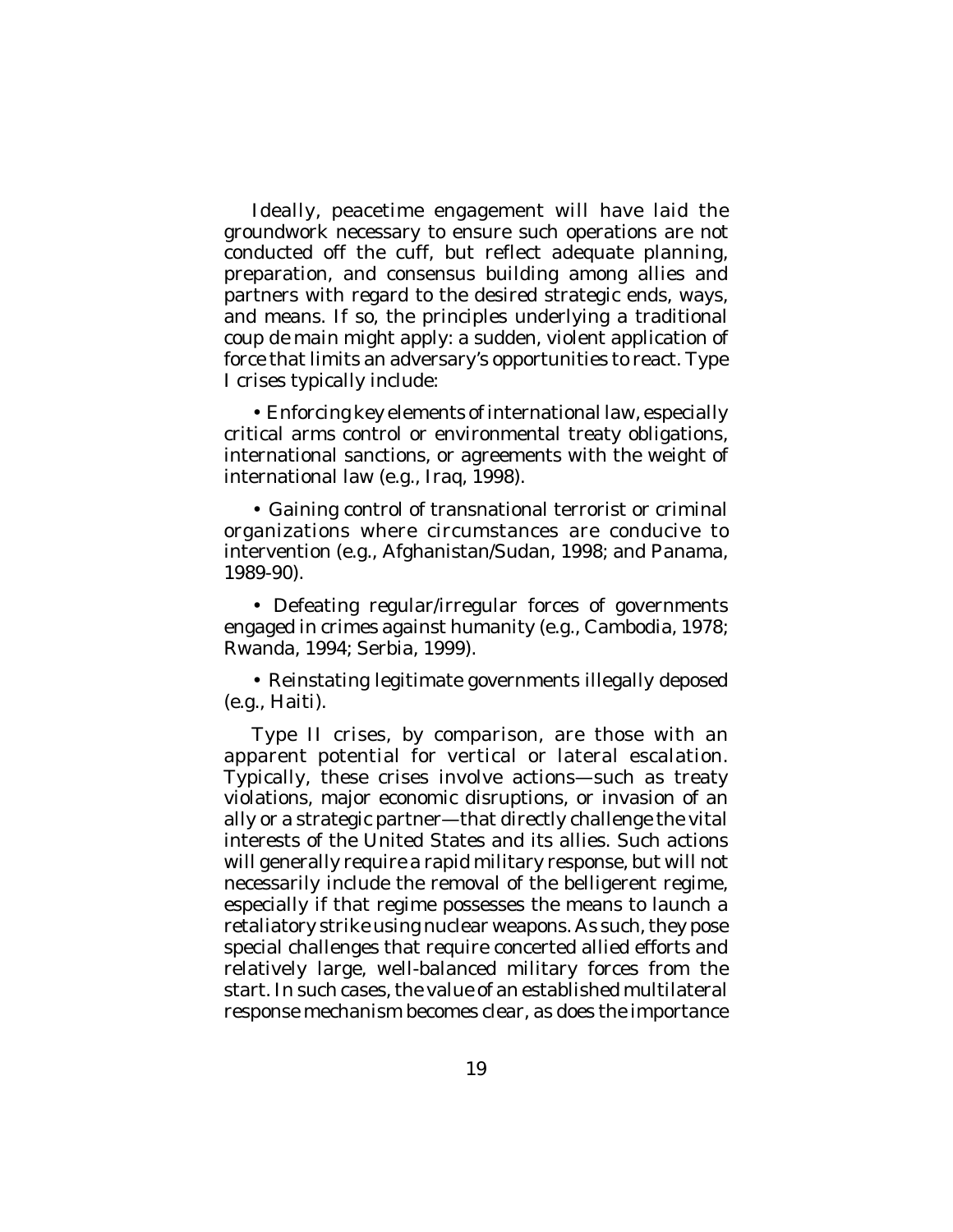of a full-spectrum force, which can provide an array of response options.

Since Type II crises have the potential to escalate, political and military leaders will want to exert more control over the introduction of force, bringing it into the theater in stages and keeping the amount and type of force appropriately aligned with political and military objectives. Such an approach may lead to longer, more deliberate campaigns than those typical of Type I crises. Hence, to address Type II crises, the United States and its allies will need the capability to fight and win deliberate campaigns.

Although conventional wisdom considers the likelihood of such conflicts as low, it is irresponsible not to prepare for them, particularly as history shows that authoritarian regimes can generally change policies faster than democracies can respond. Military response in such cases is more akin to a strategic-level meeting engagement in which one side carefully gages its actions at each stage of the conflict to produce a specific effect and to avoid sudden escalation. In other words, the political aims and military options chosen would depend upon the circumstances of each situation.

It is also important to point out that—regardless of the type of mission—the operational environment in which U.S. forces must operate is changing. The U.S. military is more likely to encounter conventional and unconventional forces working in an integrated fashion. The proliferation of CBRNE in combination with the tools and effects of the global age will likely make the latter, especially, much more dangerous than hitherto. In addition, since the already rapid pace of urbanization is expected to increase, the number of crisis response operations that take place in urban environments will probably multiply. Indeed, in an era in which even small powers might possess the capability to project certain kinds of power globally, especially CBRNE, the terms smaller-scale contingencies (SSCs) and major theater wars (MTWs) are no longer useful. Size and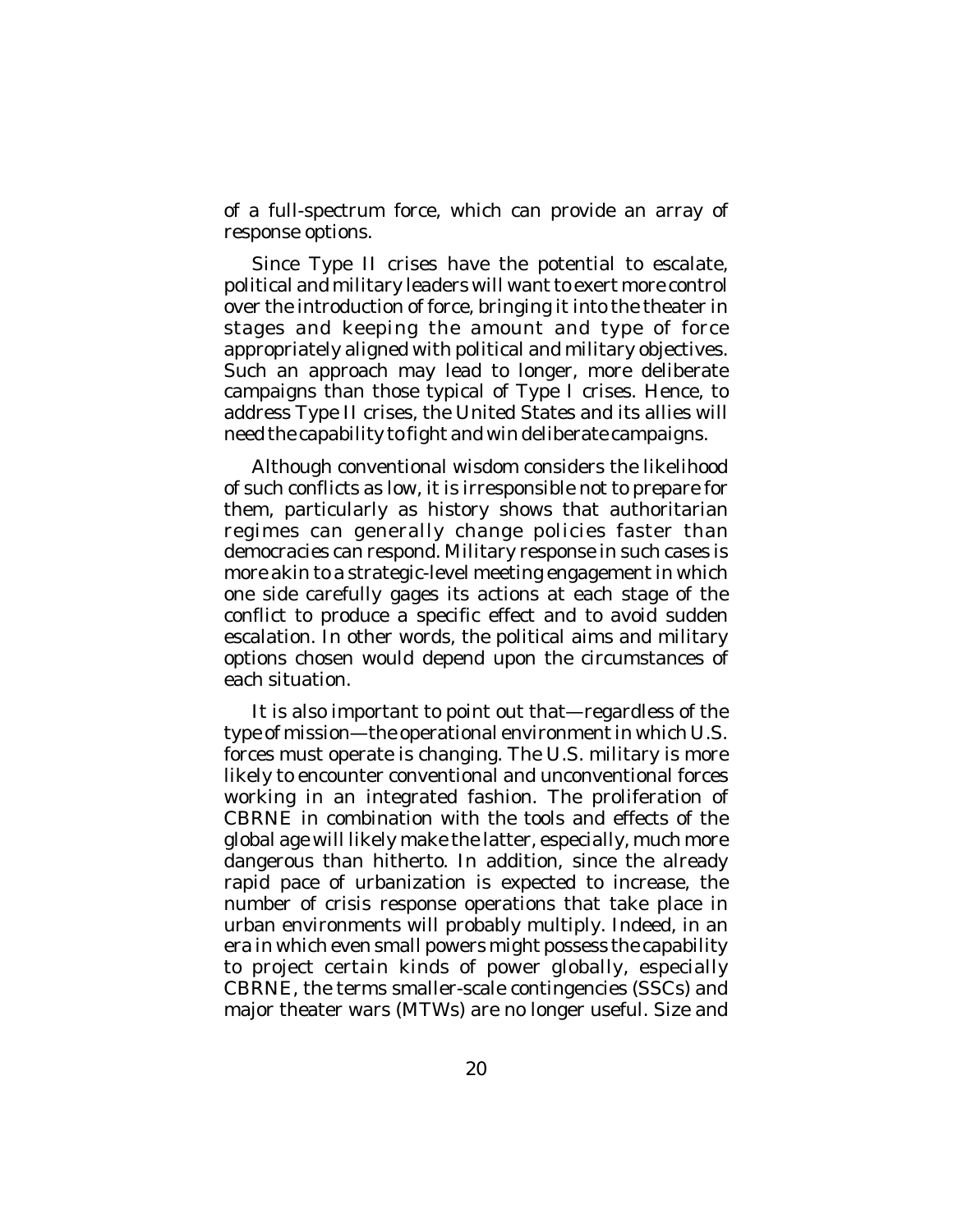intensity have become misleading metrics. For example, the Kosovo conflict (1999), which was officially classified as a SSC, required as many aerospace assets as a typical MTW.<sup>29</sup> It is equally unhelpful to use the terms conventional and unconventional when referring to military conflict. The proliferation of CBRNE, the permeability of national borders, the increasing speed of physical travel, and the ubiquity of internet communications will extend the reach of so-called unconventional forces. This extension, in turn, will probably make unconventional forces and forms of conflict more frequent, thereby making the unconventional more conventional. In other words, future conflicts will likely involve a greater integration of conventional and unconventional forces and approaches.

Indeed, the nature of tomorrow's opponents, the destructive power of their weapons, and the environment in which they are likely to operate all underscore the need for a balanced force. To be sure, allies and coalition partners could well contribute a large portion of the required land power with the United States supplying the bulk of air, sea, space, and information systems. Yet, the U.S. military will probably still have to contribute operationally significant land-power formations in order to provide technological overmatch, to demonstrate resolve, and to exert influence over the pursuit of political aims. Operational significance varies according to circumstances, but, in general, it means assuming an appreciable share of the risk and committing a force large enough to make a difference in the battlespace. Indeed, the continued proliferation of integrated surveillance, missile, and cannon technologies will likely multiply the advantages of the defense, requiring U.S. forces to possess a significant numerical and technological overmatch to prevail even against modest adversaries.

It is beyond the scope of this monograph to specify exact numbers and types of forces needed for peacetime engagement or response to Type I or Type II crises. In general terms, however, the U.S. Army's regional commitment to a strategy of positive ends should consist of a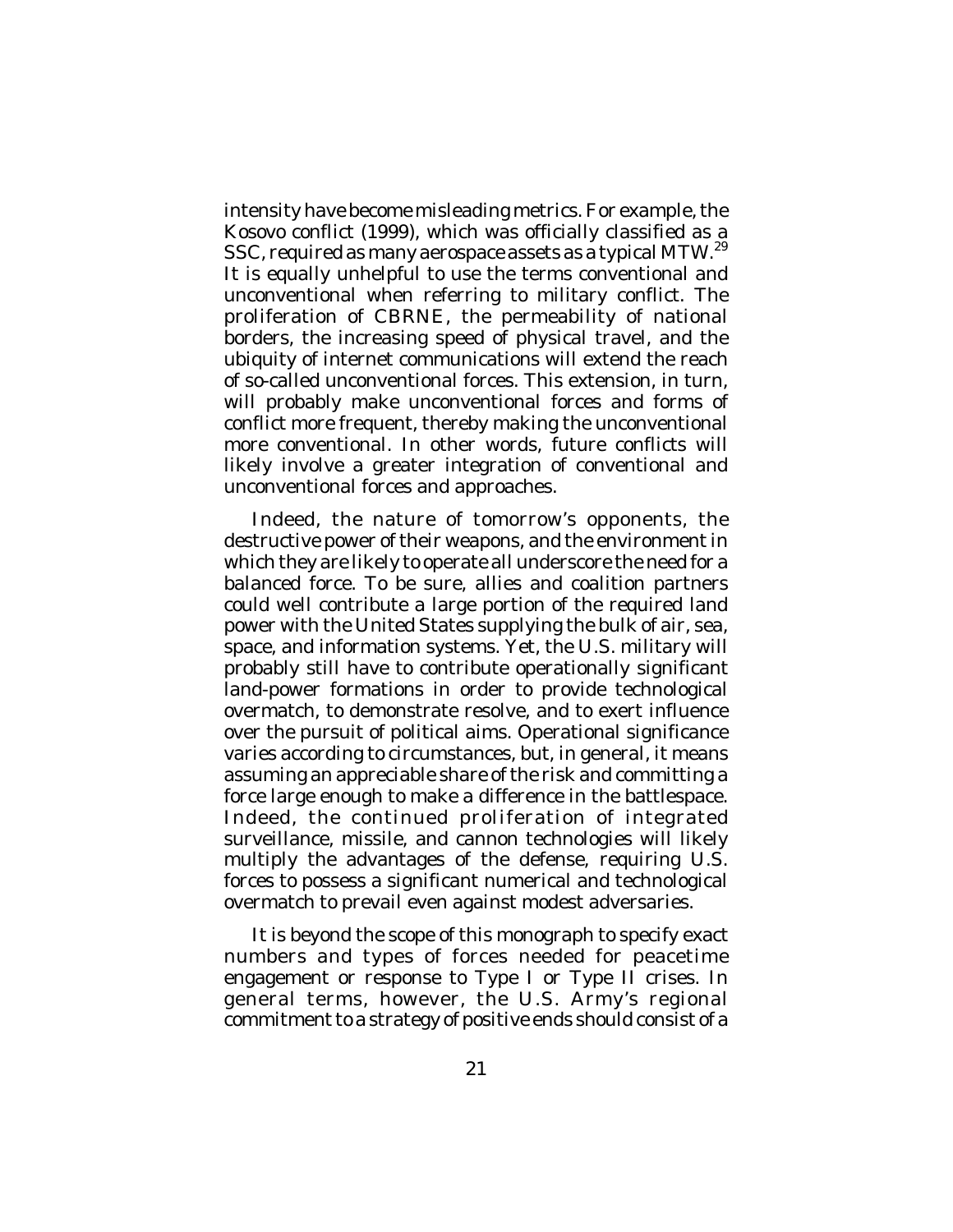baseline force comprised of a theater army, Army special operations forces, a forward-presence corps, and a corps equivalent of reserve component forces for rotational employment. This baseline force would include active and reserve component forces. Active components, rounded out with reserve component elements, would conduct the daily work of peacetime engagement. Concurrently, a corps equivalent of reserve component forces would conduct long-range planning for full integration into the recurring work of peacetime engagement. As a rule of thumb, then, reserve forces would be allocated against the more predictable requirements of the future, and active forces against initial commitments and those most likely to change. The defense community should also use a combination of historical data, regional political-military projections, and wargaming analyses to help quantify force requirements. Budget decisions and the risks the political leadership is willing to accept will, of course, further define the dimensions of the future force.

Despite the emergence of a new strategic environment, the legacies of the Cold War continue to influence U.S. strategic thinking. The problems associated with the Strategy Review are evidence of that. The defense community continues to justify its strategic preferences with threat–based assessments, some of which are loosely labeled asymmetric. However, as has been shown, a threat-based strategy has serious liabilities in an environment in which the next opponent or the next crisis is nearly impossible to predict.

Instead, the United States would do well to pursue a strategy focused on positive ends, one that endeavors to maintain a dynamic peace. Under such a strategy, the United States and its strategic partners and allies would concentrate on coping with the many small problems that arise daily and attempt to defuse them before they become larger crises. At the same time, they would actively build the necessary mechanisms to facilitate a decisive outcome to a larger crisis by maximizing the number of states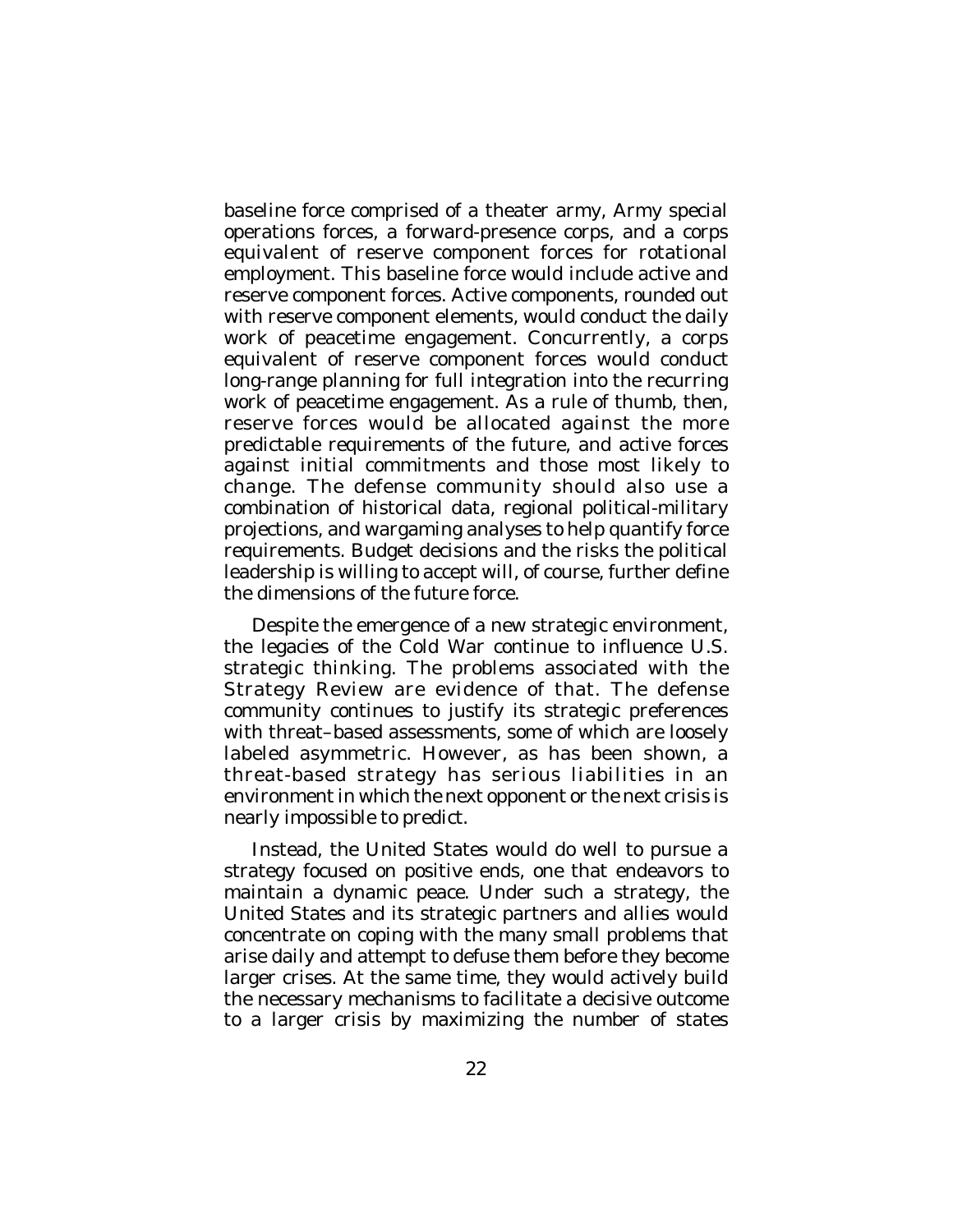interested in maintaining peace and stability. While the United States should not cease tracking and preparing for specific threats, it can certainly do more to create and maintain conditions that promote long-term peace and prosperity.

### **ENDNOTES**

1. For a representative sample, see National Defense University, *Strategic Assessment 1999: Priorities for a Turbulent World*, Washington, DC: Institute for National Strategic Studies, 1999; *New World Coming: American Security in the 21st Century: Supporting Research & Analysis*, Washington, DC: U.S. Commission on National Security/21st Century, 1999; Jacquelyn K. Davis and Michael J. Sweeney, *Strategic Paradigms 2025: U.S. Security Planning for a New Era*, Washington, DC: Institute for Foreign Policy Analysis, 1999; Sam J. Tangredi, *All Possible Wars? Toward a Consensus View of the Future Security Environment, 2001-2025*, Washington, DC: National Defense University, 2000; and *Global Trends 2015: A Dialogue about the Future*, *http://www.cia.gov/cia/publications/globaltrends 2015*.

2. Perhaps the most popular definition of globalization is that of Thomas Friedman, *The Lexus and the Olive Tree*, New York: Anchor, 2000, p. 9; see also the IFPA-Fletcher Conference 2000, *National Strategies and Capabilities for a Changing World*, Final Report, p. 19, where he defines globalization as the dispersion and "democratization" of technology, information, and finance. The genuine extent and implications of globalization have sparked a great deal of debate. See *Global Transformation and the Third World*, Robert O. Slater, Barry M. Schutz, and Steven R. Dorr, eds., Boulder: Lynne Rienner, 1993; *Global Transformation: Challenges to the State System*, Yoshikazu Sakamoto, ed., Tokyo, New York, Paris: United Nations University Press, 1994; and *The Globalization Syndrome: Transformation and Resistance*, James H. Mittelman, ed., Princeton: Princeton University Press, 2000.

3. Richard Faulk and Andrew Strauss, "Toward Global Parliament," *Foreign Affairs*, Vol. 80, No. 1, January/February 2001, pp. 212-220; as a counterpoint, Robert M. Dunn Jr., "Has the U.S. Economy *Really* Been Globalized?" *Washington Quarterly*, Vol. 24, No. 1, Winter 2001, pp. 53-64, argues that the U.S. economy has remained largely independent. Bruce R. Scott, "Measuring Globalization,"*Foreign Policy*, January/February 2001, pp. 56-65, points out the difficulty of measuring globalization at all.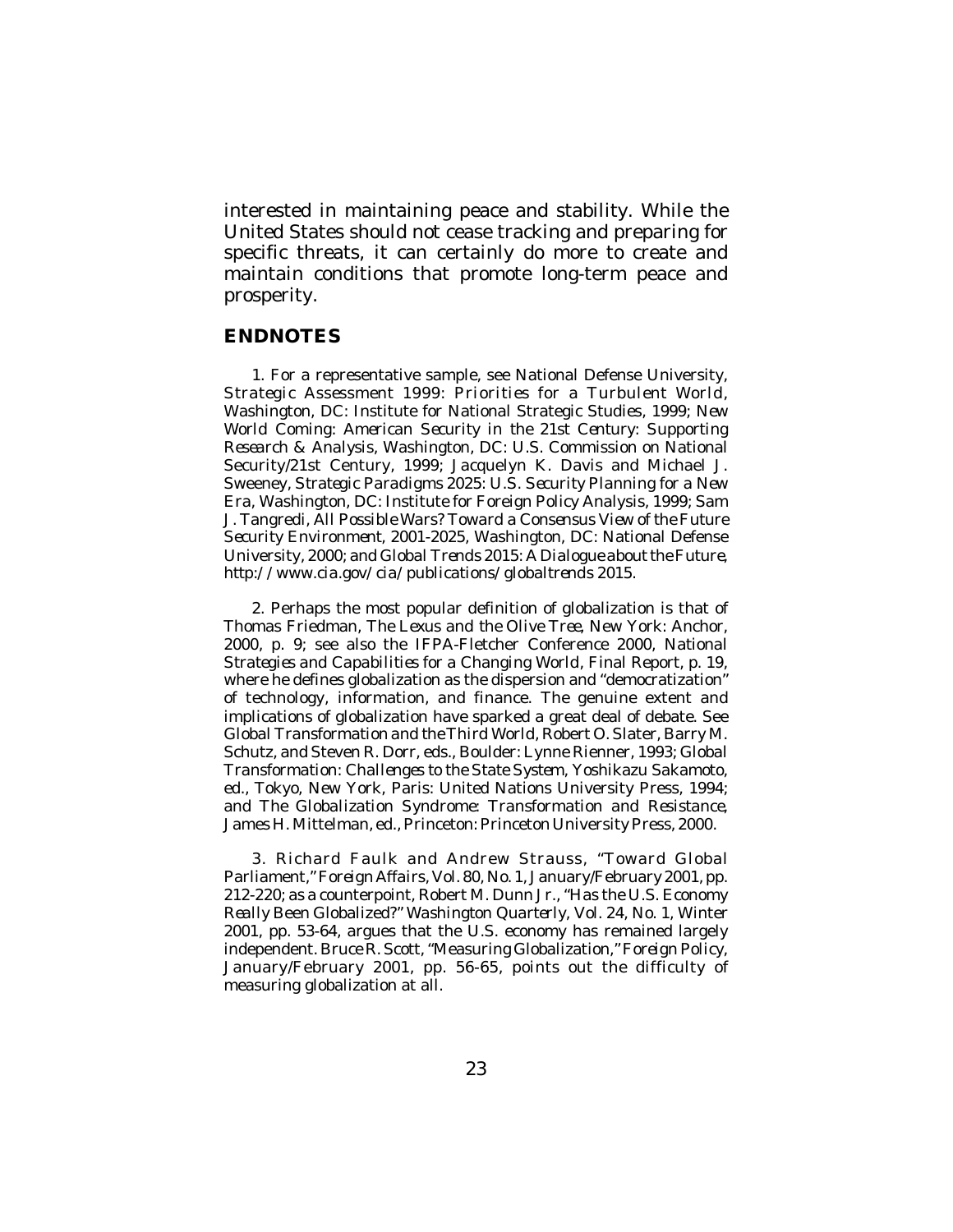4. Stephen J. Blank, *East Asia in Crisis: The Security Implications of the Collapse of Economic Institutions*, Carlisle Barracks, PA: Strategic Studies Institute, 1999; but Hilton R. Root, "Asia's Bad Old Ways: Reforming Business by Reforming its Environment," *Foreign Affairs*, Vol. 80, No. 2, March/April 2001, pp. 9-15, offers a more optimistic forecast of Asian recovery and further development.

5. Stephen J. Flanagan, Ellen L. Frost, and Richard L. Kugler, *Challenges of the Global Century: Report of the Project on Globalization and National Security*, Washington, DC: Institute for National Strategic Studies, 2001, p. 9.

6. Bruce R. Scott, "The Great Divide in the Global Village," *Foreign Affairs*, Vol. 80, No. 1, January/February 2001, pp. 160-177; and C. Fred Bergsten, "America's Two-Front Economic Conflict," *Foreign Affairs*, Vol. 80, No. 2, March/April 2001, pp. 16-27.

7. United States Institute of Peace, Special Report, "Peacekeeping in Africa," February 13, 2001.

8. *A National Security Strategy for a Global Age*, The White House, December 2000, p. 2.

9. One of the most consistent proponents for the view that "established democracies do not go to war with other democracies" because they lack "adequate reasons" to fight one another is Donald M. Snow, *World Politics in a New Century: The Shape of the Future*, 3rd ed., New York: M. E. Sharpe, 1999, p. 34. However, only a small number of the world's democracies fit the description of "established"; and there is the danger that, without considerable support, newer ones could go the way of Weimar's Germany or Kerensky's Russia. Moreover, the destructiveness and aftermath of the American Civil War demonstrate that even established democracies can employ violent means in ways that might directly or indirectly affect other societies.

10. Kenneth F. McKenzie, Jr., *The Revenge of the Melians: Asymmetric Threats and the Next QDR*, Washington, DC: Institute for National Strategic Studies, 2000, shows that tomorrow's adversaries could develop such strategies to undermine the national will through information warfare, even of a low-tech variety, and acts of terrorism, including attacks against the homeland. Vincent J. Goulding, Jr., "Back to the Future with Asymmetric Warfare," *Parameters*, Vol. XXX, No. 4, Winter 2000-01, pp. 21-30, reminds us that such approaches have long been a part of how international competitors have dealt with each other. Steven Metz and Douglas Johnson, *Asymmetry and U.S. Military Strategy: Definition, Background, and Strategic Concepts*, Carlisle, PA: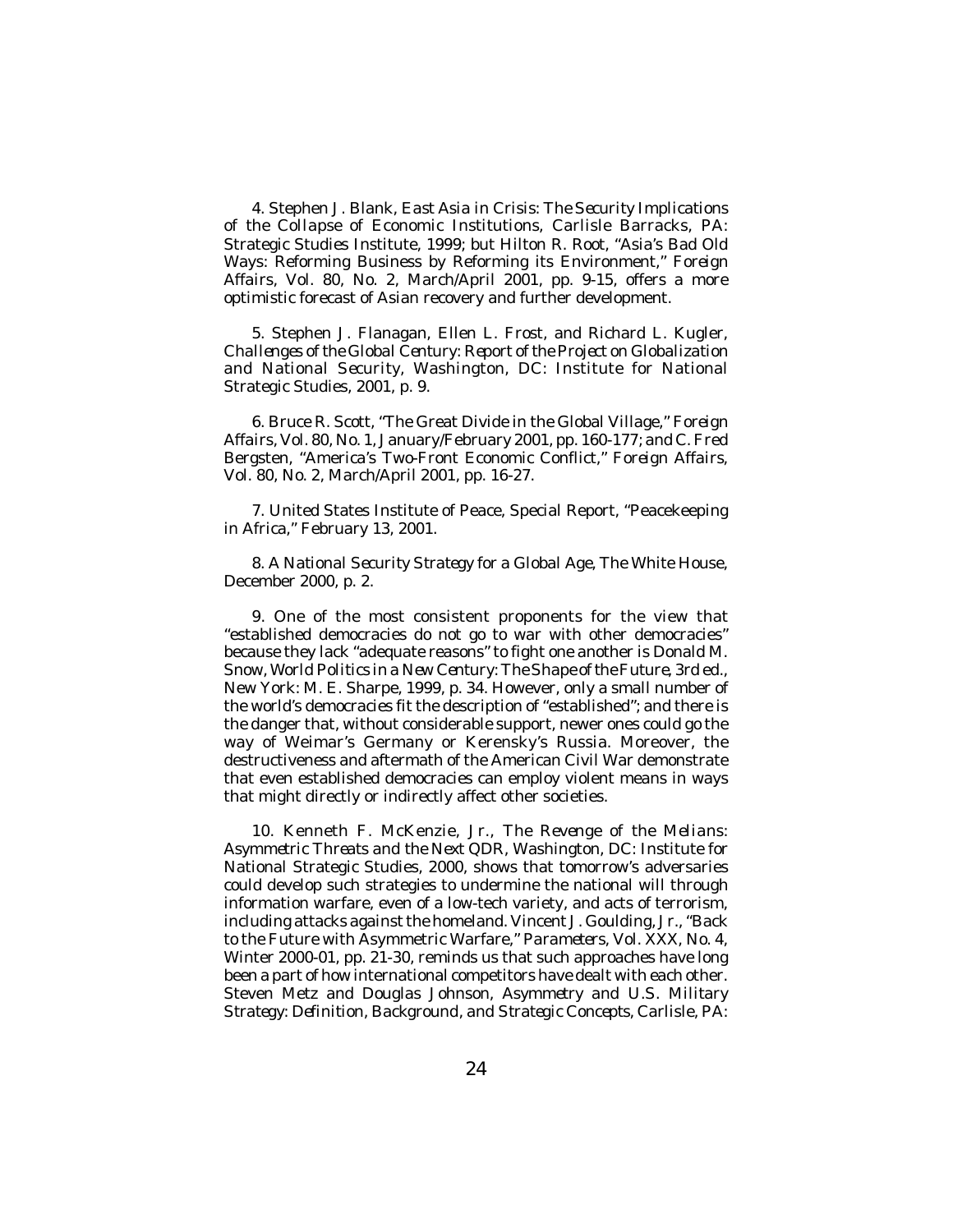Strategic Studies Institute, 2001, discuss various categories of asymmetries and what America's political and military leadership should do about them.

11. Samuel P. Huntington, *The Clash of Civilizations and the Remaking of World Order*, New York: Simon & Schuster, 1996; and Robert Kaplan, *The Coming Anarchy: Shattering the Dreams of the Post-Cold War World*, New York: Random House, 2000. Huntington is balanced by Richard E. Rubenstein, "Challenging Huntington," *Foreign Policy*, No. 96, 1994, pp. 113-128. For more detail on transnational threats, see Carolyn W. Pumphrey, ed., *Transnational Threats: Blending Law Enforcement and Military Strategies*, Carlisle Barracks, PA: Strategic Studies Institute, 2000.

12. For an example, see Ashton B. Carter and William J. Perry, *Preventive Defense: A New Security Strategy for America*, Washington, DC: Brookings, 1999.

13. The increase in U.N. peacekeeping operations since the end of the Cold War has been significant. By comparison, in 1990, the U.N. had 5 peacekeeping operations involving about 10,000 troops, not counting Korea. In 1993, it had 24 such operations involving over 75,000 troops. Peacekeeping costs skyrocketed from \$800 million to \$4 billion during the same period. Lieutenant General Barry McCaffrey, "Military Support for Peacekeeping Operations," in *Ethnic Conflict and Regional Instability: Implications for U.S. Policy and Army Roles and Missions*, Robert L. Pfaltzgraff, Jr., and Richard H. Shultz, Jr., eds., Carlisle Barracks, PA: Strategic Studies Institute, 1994, p. 241.

14. A brand of this argument accepts that a certain amount of political and economic engagement is inevitable, or even desirable, but draws the line at intervention, particularly military intervention, maintaining that military force is often not the most effective, efficient, or ethical means for protecting or advancing national interests. See Ted Galen Carpenter, "The Case for U.S. Strategic Independence," Cato Foreign Policy Briefing, No. 16, January 16, 1992; Ivan Eland, "Does U.S. Intervention Overseas Breed Terrorism? The Historical Record," Cato Foreign Policy Briefing, No. 50, December 17, 1998; and Earl C. Ravenal, "'Isolationism' as the Denial of Intervention: What Foreign Policy Is and Isn't," Cato Foreign Policy Briefing, No. 57, April 27, 2000, at *http://www.cato.org/pubs/ fpbriefs/foreignbriefs.html*. While this view can provide a necessary corrective to a tendency to rely too heavily on the military element of national power, it can go too far in the other direction, failing to integrate military power into a balanced national strategy.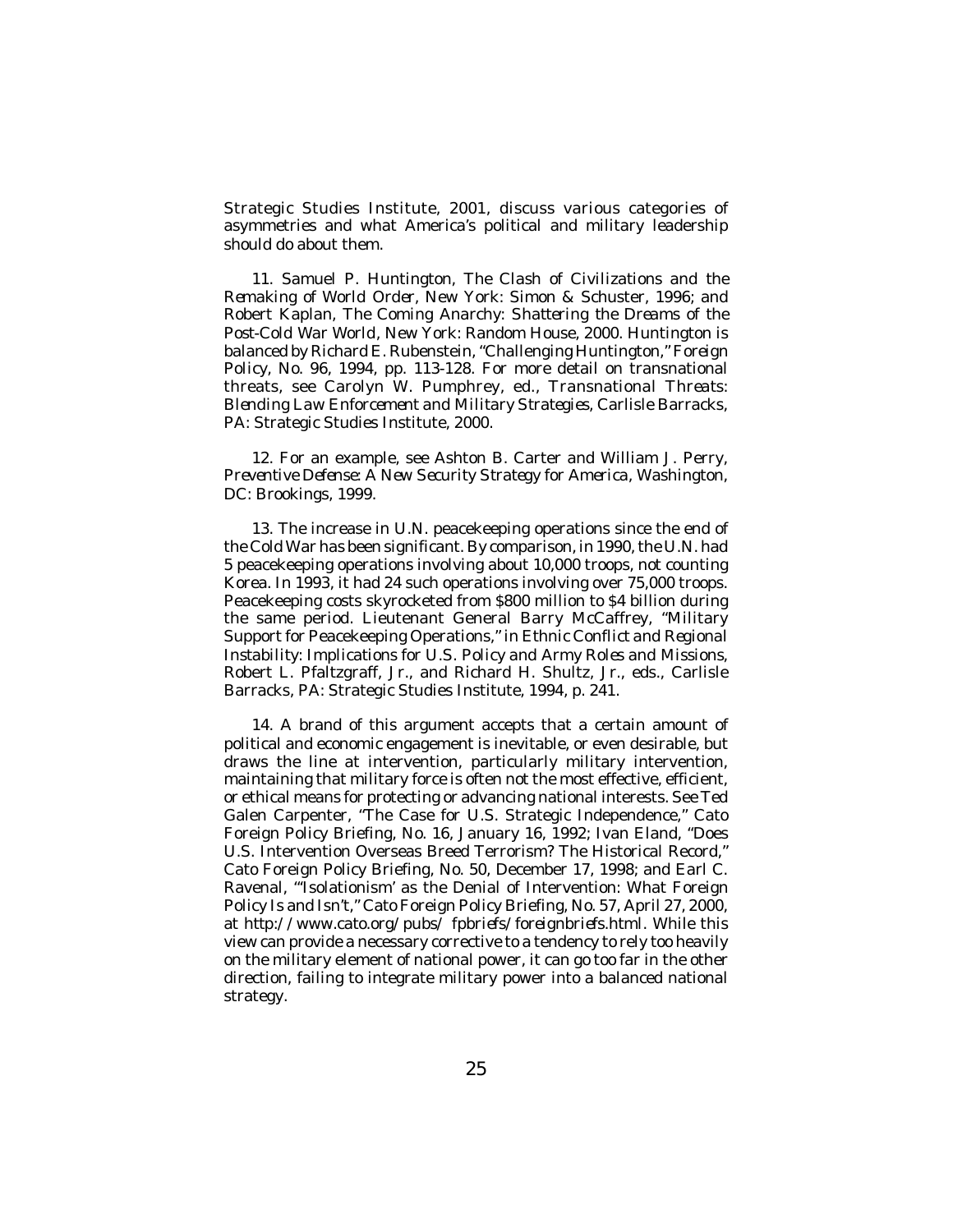15. Michèle A. Flournoy, *Quadrennial Defense Review 2001 Working Group*, Washington, DC: National Defense University, November 2000, p. 25, dismisses neo-isolationism as an implausible alternative for the future. That, however, does not preclude its adoption as a form of "very selective" engagement, a policy that might enjoy considerable support since it has the potential to address the current mismatch in strategic ends and resources by scaling down the ends.

16. Numerous works have attempted to explain France's defeat in 1940. Like Alistair Horne, *To Lose a Battle: France 1940*, Boston: Little, Brown, 1969, especially pp. 51-52, 70-73, 121-125, most point to a failure in strategy; some to faulty doctrine. In another interpretation, Eugenia C. Kiesling, *Arming against Hitler: France and the Limits of Military Planning,* Lawrenceville, KS: University Press of Kansas, 1996, maintains that France's defeat was due less to flaws in strategy and doctrine than to poor training and leadership, and lack of unit cohesion. Collectively, then, the answer seems to lie in the absence of any congruence in France's ends, ways, and means.

17. This approach differs from the previous administration's policy of Engagement in that it calls for proactive involvement and seizing the initiative in global security affairs.

18. A number of sources point out that this perception is already strong. See Peter W. Rodman, *Uneasy Giant: The Challenges to American Predominance*, Washington, DC: Nixon Center, 2000.

19. For example, Ming Zhang, "Public Images of the United States," *In the Eyes of the Dragon: China Views the World*, Yong Deng and Fei-Ling Wang, eds., New York: Rowman & Littlefield, 1999, pp. 141-158, points out that a survey of China's educated population shows that most Chinese believe that the U.S. national goal is not global democracy and universal human rights, but a USA federal empire uniting the world. When U.S. officials use the term "leadership," the Chinese people read "hegemony." For other examples, see the special section "How the World Views America," in the *Wilson Quarterly*, Spring 2001, pp. 45-80.

20. See Part I, *New World Coming*, p. 3; Part II, *Seeking a National Strategy: A Concert for Preserving Security and Promoting Freedom*, Washington, DC: U.S. Commission on National Security/21st Century, April 15, 2000, pp. 11-12; and Part III, *Building for Peace*, briefing delivered January 26, 2001; and http://www.nssg.gov. See also *America's National Interests: A Report from the Commission on America's National Interests, 2000*, Washington, DC: Belfer Center for Science and International Affairs, July 2001.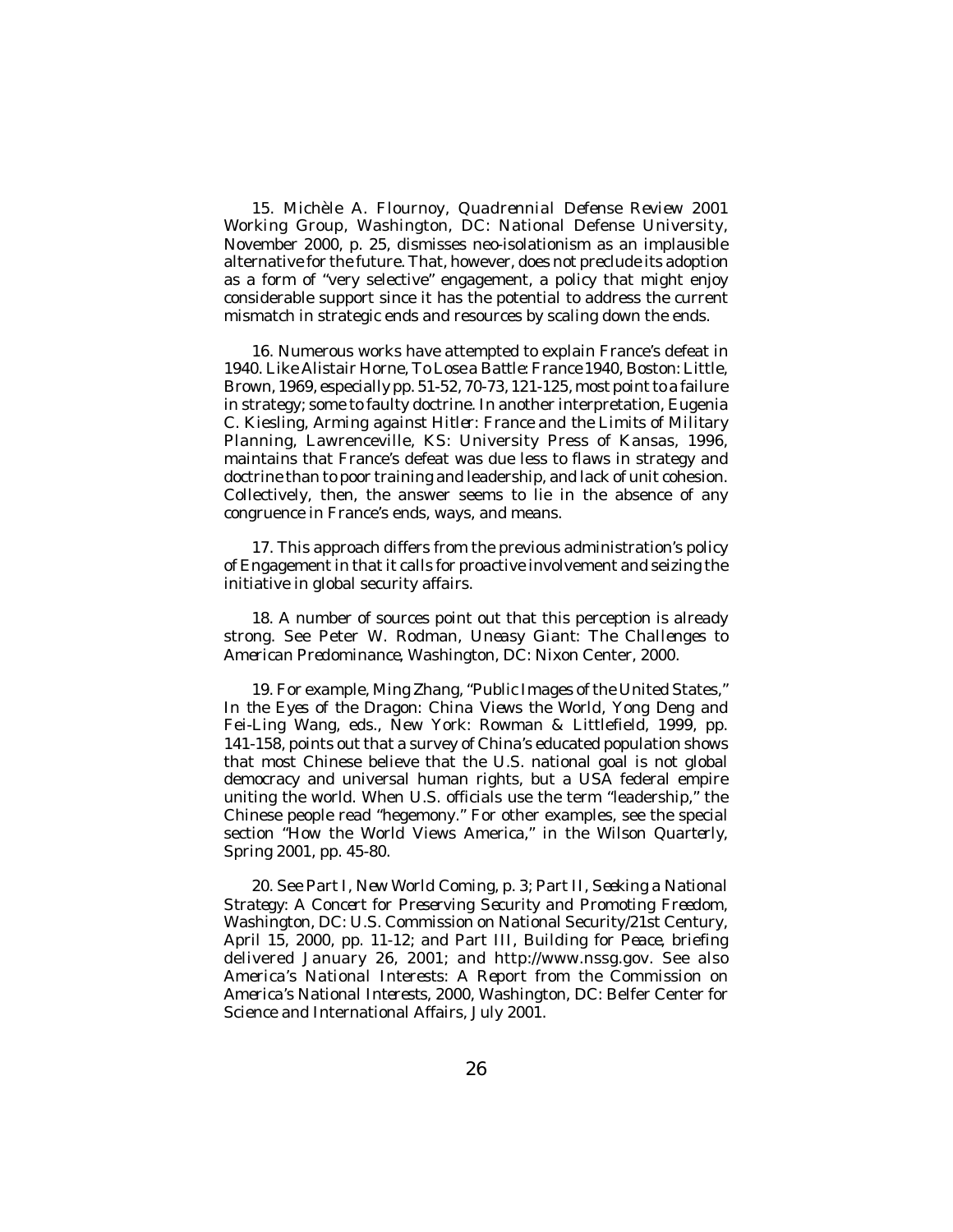21. Condoleezza Rice, "Promoting the National Interest" and Robert B. Zoellick, "A Republican Foreign Policy," *Foreign Affairs*, January/February 2000, pp. 45-62, and 63-78; here 45 and 70, respectively.

22. W. Bowman Cutter, Joan Spero, and Laura D'Andrea Tyson, "New World, New Deal," *Foreign Affairs*, March/April 2000, pp. 80-98, here 98.

23. A state and its people have to desire to become stakeholders. When they do, they will become committed. States that do not, may cooperate when it suits them, and may complicate matters when it does not.

24. Colonel George F. Oliver, U.S. Army Peacekeeping Institute, "Doing the Dirty Work—Peace Enforcement," unpublished paper, details the requirements for peace enforcement, one aspect of peacetime engagement, through an analysis of lessons learned from Somalia, Bosnia, Rwanda, Haiti, Kosovo, and East Timor.

25. See also Field Manual (FM)-3, DRAFT, *The Army and the Role of Land Power*, U.S. Army Training and Doctrine Command, pp. 1-15, 1-16.

26. The CFE establishes equal East-West limits on five key categories of conventional armaments—battle tanks, armored combat vehicles, artillery pieces, combat aircraft, and attack helicopters. With the collapse of the Warsaw Pact and the Soviet Union, the CFE now has 30 treaty parties. Department of Defense, *Strengthening Transatlantic Security: A U.S. Strategy for the 21st Century*, Washington, DC: Office of Assistant Secretary of Defense, December 2000, pp. 40-41.

27. David C. Gompert, Richard L. Kruger, Martin Lubicki, *Mind the Gap: Promoting a Transatlantic Revolution in Military Affairs*, Washington, DC: National Defense University, 1999, warns that the U.S. military's rapid pursuit of a revolution in military affairs is contributing to a dangerous (and growing) technological gap between the United States and its NATO allies.

28. Introduced in January 1994 in order to expand and intensify political and military cooperation among NATO and partner countries, PfP promotes civilian control of military forces, enables combined operations in NATO peacekeeping and humanitarian missions, and opens communications among PfP countries; www.nato.int/pfp/ partners. htm, updated December 7, 2000.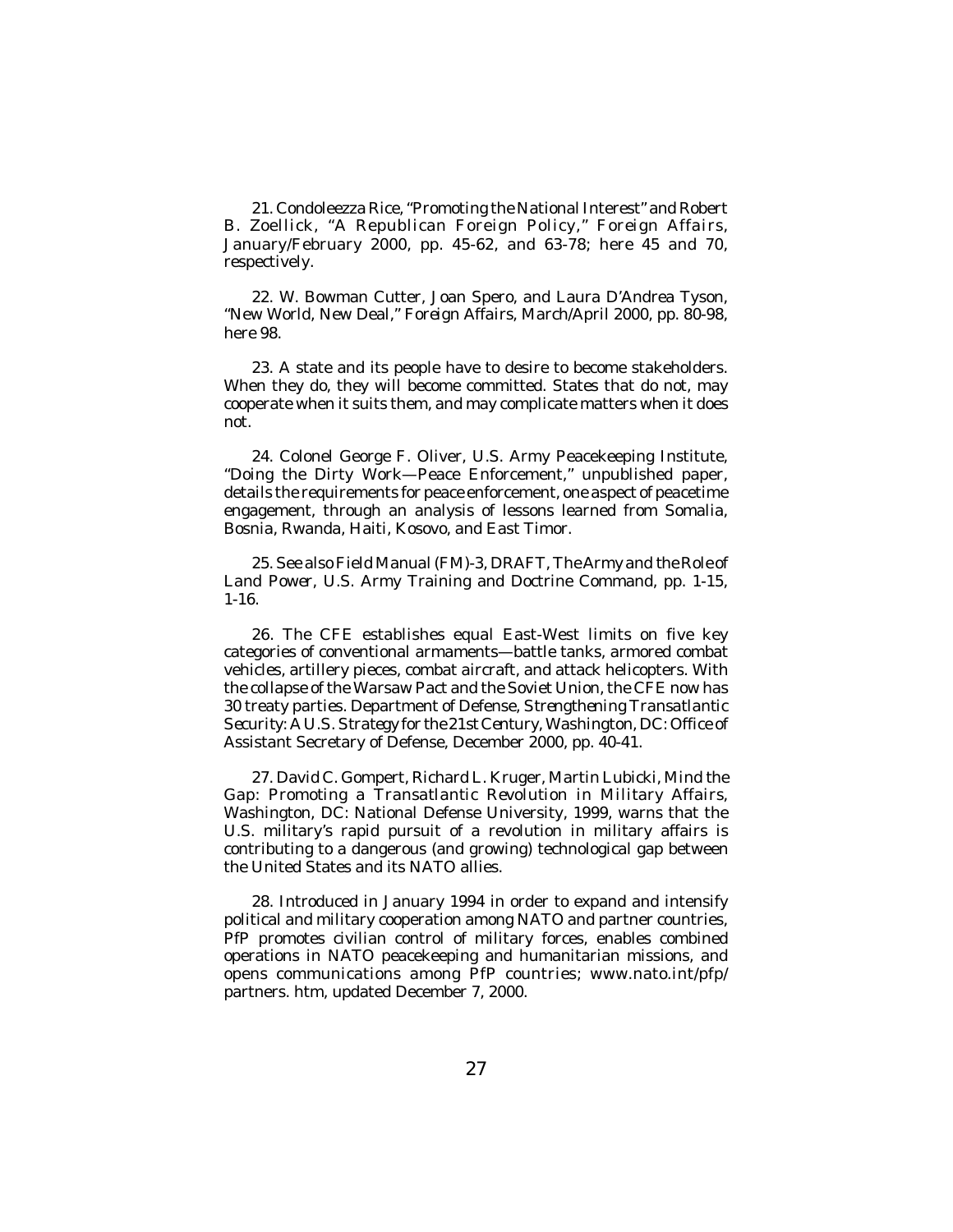29. IFPA-Fletcher Conference 2000, *National Strategies and Capabilities for a Changing World*, Final Report, p. 94.